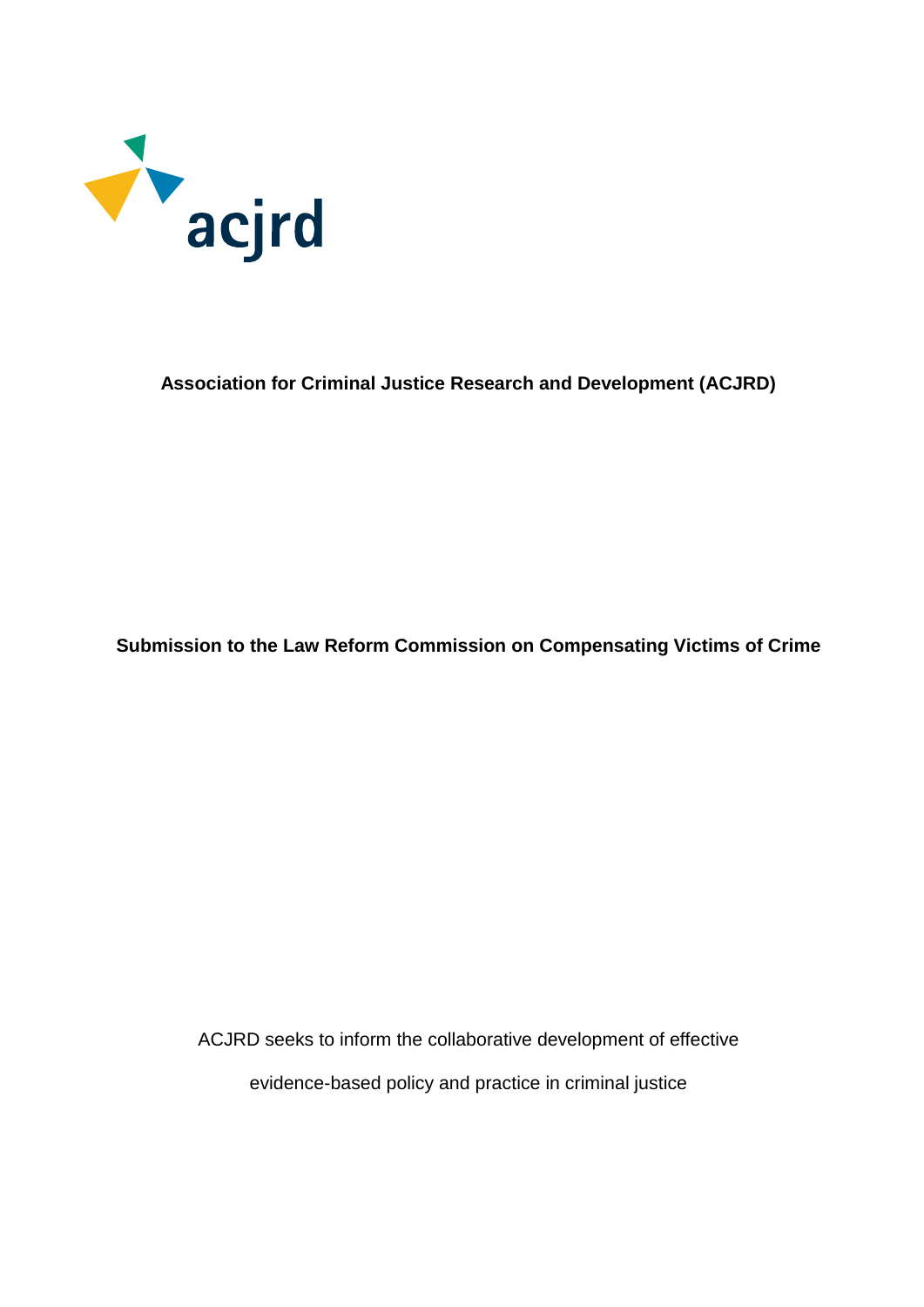#### **Contents**

| 1. Introduction                                                                             | 3  |
|---------------------------------------------------------------------------------------------|----|
| 2. Principles of Compensating Victims of Crime                                              | 4  |
| 3. Enacting Legislation to Place the Scheme on Statutory Footing                            | 5  |
| 4. Determining whether existing bodies or a New Body should<br><b>Administer the Scheme</b> | 8  |
| 5. Awarding Damages for Pain and Suffering to All Applicants                                | 13 |
| 6. Victim Eligibility and Methods of Administering Compensation<br><b>Under the Scheme</b>  | 14 |
| 7. Legal Aspects of Proceedings under the Scheme                                            | 19 |
| 8. Recommendations                                                                          | 21 |
| 9. Bibliography                                                                             | 22 |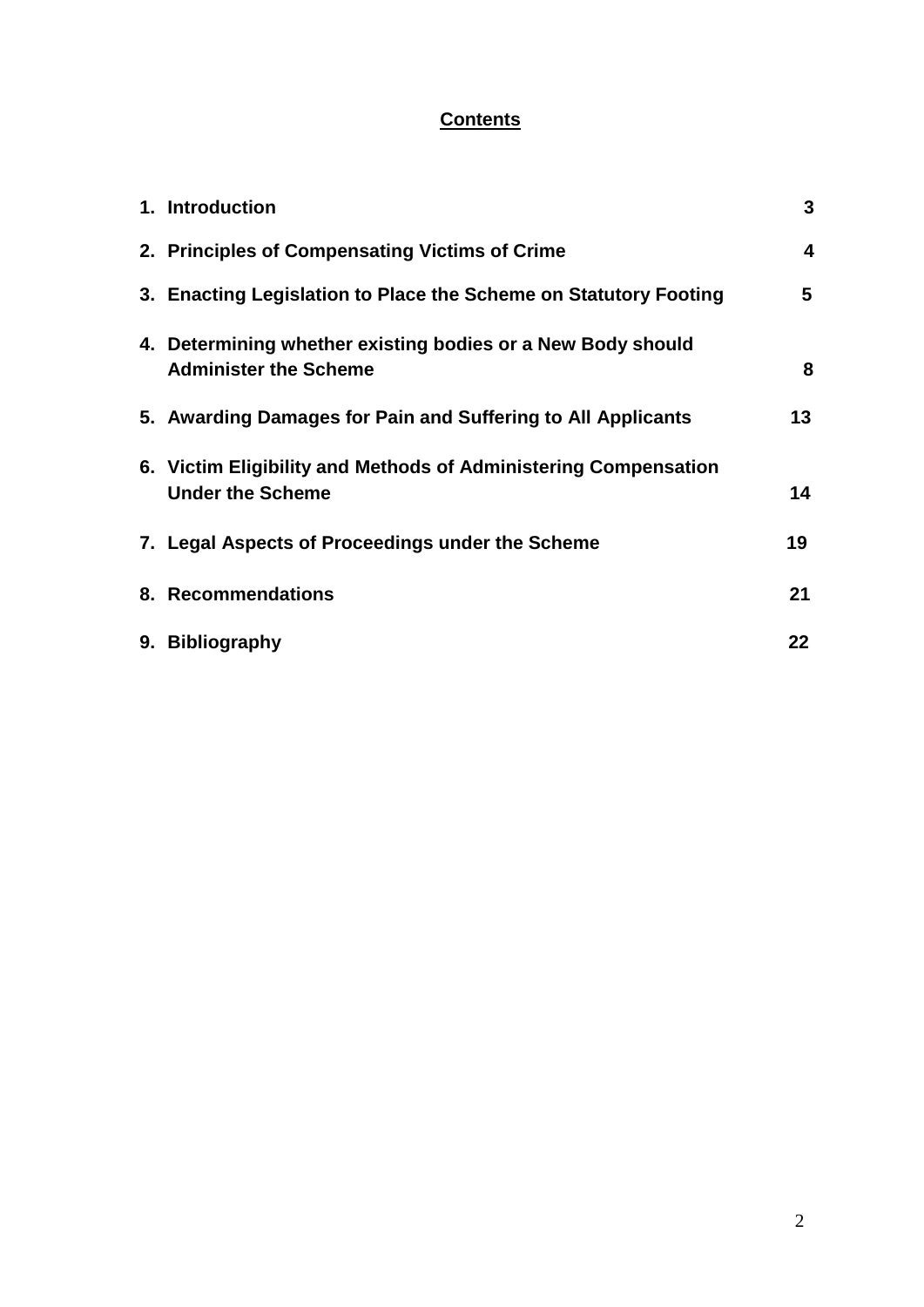#### **1. Introduction**

- **1.1** The Association for Criminal Justice Research and Development (ACJRD) is a nongovernmental, voluntary organisation which seeks to inform the collaborative development of effective evidence-based policy and practice in criminal justice. It does so mainly by providing a forum where experienced personnel can discuss ways of working in an informal setting, by promoting study and research in the field of criminal justice and by promoting the highest standards of practice by professionals associated with criminal justice.
- **1.2** The ACJRD's membership is varied but is largely comprised of organisations which, and individuals who, have experience working within the criminal justice system with a strong interest in criminological matters. These include legal practitioners, academics, Criminal Justice Agencies and NGOs.
- **1.3** The ACJRD's approach and expertise is therefore informed by the 'hands on' expertise of practitioners, academics and agencies who deal with various aspects of the criminal justice system enhanced by the contribution of people with diverse experiences, understandings and practices.
- **1.4** However, the views expressed in this submission are those of ACJRD in its independent capacity and are not those of individual ACJRD members or member organisations or agencies or their employees.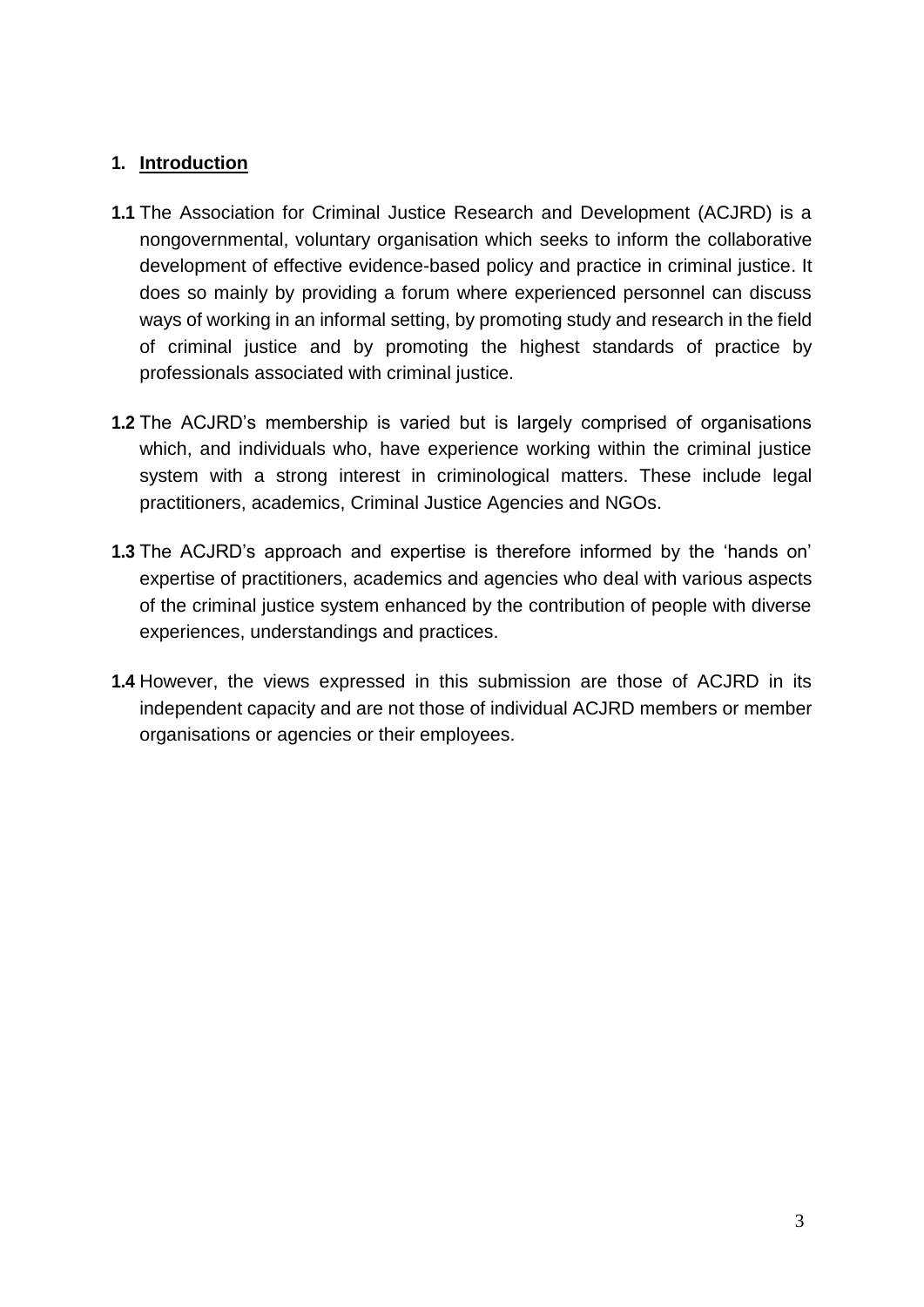#### **2. Principles of Compensating Victims of Crime**

**2.1.** The realm of victims' rights has broad public appeal, is non-controversial, and has not been subject to any serious criticism<sup>1</sup>, attributable perhaps to the randomness of crime, and that no individual is immune from becoming a victim of crime<sup>2</sup>. Miers notes that the role of the victim in the criminal justice system has undergone a 'rebirth', or 'rediscovery', in the last 50 years<sup>3</sup>. Compensation is viewed as a critical first step towards victim recovery, and the State has a moral obligation not only to protect its citizens from crime, but also the adverse effects of crime<sup>4</sup>. Kunst et al notes that although most victims appear to adapt well to stress experienced after victimisation, and return shortly to their previous state of functioning, some will still suffer from distress after many months have passed and may indeed experience symptoms of Post-Traumatic Stress Disorder<sup>5</sup>.

**2.2.** In response to the adverse effect of crime on victims, almost all western liberal democracies make financial provision to compensate victims of crime<sup>6</sup>. In Ireland, the Criminal Injuries Compensation Scheme (hereafter 'the Scheme') was established in 1974, with the intent of reimbursing expenses that victims have incurred, or losses suffered, as a direct result of crime of violence<sup>7</sup>. The Scheme is administered on a non-statutory basis.

**2.3.** In a study amongst victims applying for State compensation in The Netherlands, approximately 1 of 2 victims applying under the requisite scheme still had PTSD many years after victimisation and claim settlement<sup>8</sup>. Support After Homicide, a nongovernmental organisation that provides emotional support and practical information

 $\overline{a}$ <sup>1</sup> McGrath, A. (2009). 'In Whose Service? The Use and Abuse of Victims' Rights in Ireland'. *Judicial Studies Institute Journal*, 2009 (1) at 78, para 1.

<sup>2</sup> Ibid., para 1

<sup>3</sup> Miers, D. (2019). 'Victims, Criminal Justice and State Compensation'. *Societies* 9, no 2:29, para 1: Victims and the Criminal Justice System.

<sup>4</sup> Wemmers, J.A. (2021). 'Report Prepared for the Office of the Federal Ombudsman for Victims of Crime' [online]. Available from: [https://www.victimsfirst.gc.ca/res/cor/CCV-CCV/index.html#\\_Toc75175014](https://www.victimsfirst.gc.ca/res/cor/CCV-CCV/index.html#_Toc75175014) (Accessed 5 April 2022).

<sup>5</sup> Kunst, M., Winkel, F.W., Bogaerts, S. (2010). 'Prevalence and Predictors of Posttraumatic Stress Disorder Amongst Victims of Violence Applying for State Compensation'. *Journal of Interpersonal Violence*, 25 (9), at 1631, para 2

<sup>6</sup> Vanfraechem, I., Pemberton, A., Ndahinda, F.W. (2014). 'Justice for Victims: Perspectives on Rights, Transition and Reonciliation'. Chapter 6: State Compensation for Victims of Violent Crime, pp 105 para 1.

 $^7$  Law Reform Commission, (2022). 'Consultation Paper – Compensating Victims of Crime' CP, 67-2022, Available from:

[https://www.lawreform.ie/\\_fileupload/consultation%20papers/Compensating%20Victims%20of%20Crime%20LR](https://www.lawreform.ie/_fileupload/consultation%20papers/Compensating%20Victims%20of%20Crime%20LRC%20CP%2067-2022%20b.pdf) [C%20CP%2067-2022%20b.pdf](https://www.lawreform.ie/_fileupload/consultation%20papers/Compensating%20Victims%20of%20Crime%20LRC%20CP%2067-2022%20b.pdf) (accessed 3 April 2022), pp 6, para 1.5.

<sup>8</sup> Kunst, M., Winkel, F.W., Bogaerts, S. Prevalence and Predictors of Posttraumatic Stress Disorder Amongst Victims of Violence Applying for State Compensation' at p 1646, para 2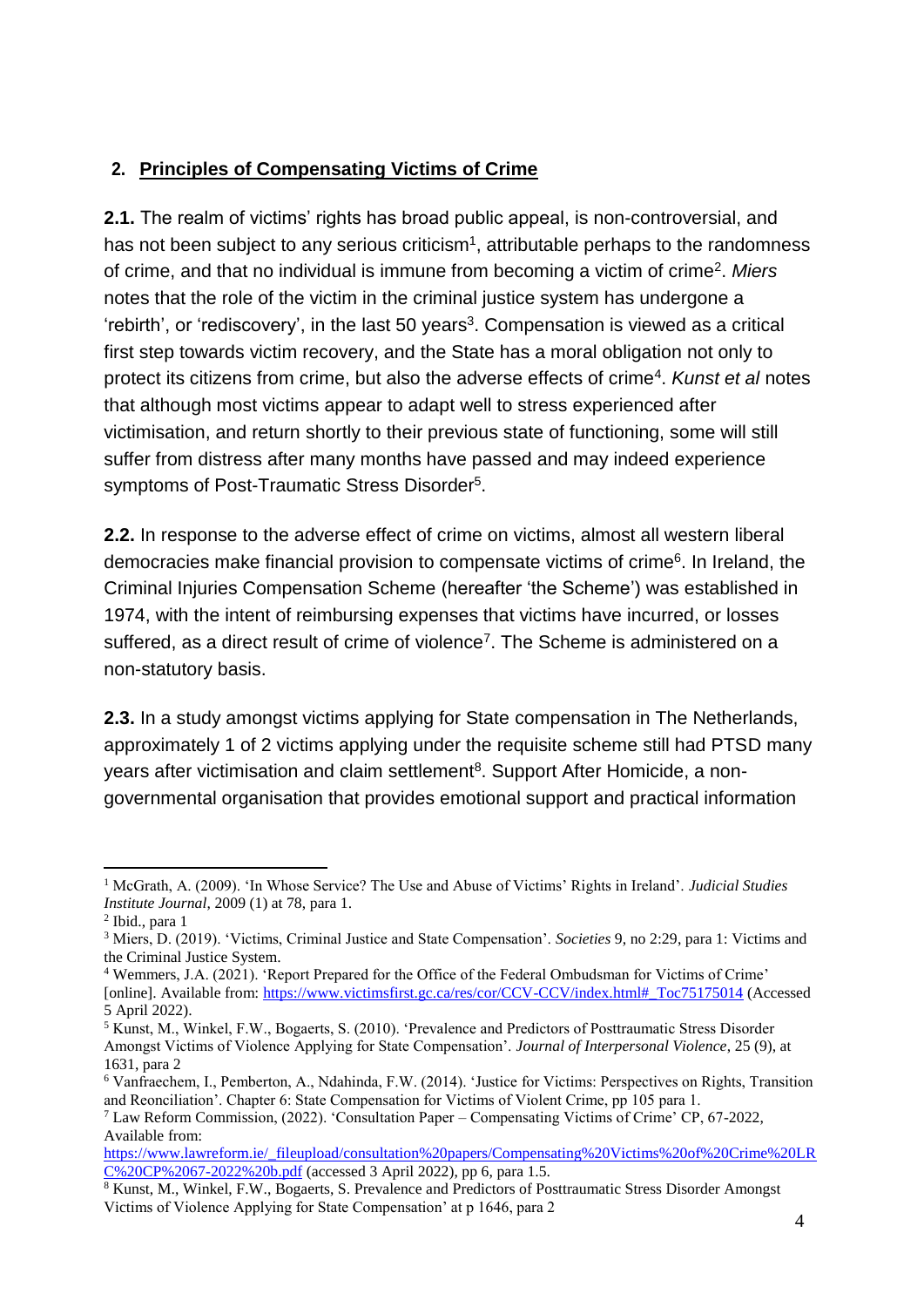to those affected by homicide<sup>9</sup> (for example, family of the primary victim), recently identified several issues with the Scheme, citing the application process as a source of stress and a sense of being overwhelmed (particularly when they were vulnerable after the crime).

**2.3.** The Law Reform Commission (LRC) has identified several developments in regards to State compensation for victims of violent crime giving rise to examination of the Scheme, with a view for reform.<sup>10</sup> It is important to review the Scheme not only in the context of Ireland's obligations as a Member State of the EU, but also in the context of the victim's lived experience of the Scheme as it is currently administered.

**2.3.** The Victims' Charter<sup>11</sup> describes the criminal justice system from a crime victim's point of view. It sets out rights and entitlements to the services offered by the various state agencies working with crime victims<sup>12</sup>. It outlines that through its Crime Victims Helpline it can give information about compensation<sup>13</sup>, and it links to the Victims of Crime Act 2017<sup>14</sup> which gave effect to the Victims' Directive<sup>15</sup>, which established minimum standards on the rights, support and protection of victims of crime and focuses on the needs of victims as individuals. 16

**2.4.** Recently, the Minister for Justice announced the removal of the pre-existing prevention of awards where the perpetrator is a family member. <sup>17</sup> This is a welcome development from the perspectives of those victimised through domestic homicide and familicide.

**2.5.** The following sections will address the issues identified by the LRC in the Consultation Paper as being in need of reform, with a view to making recommendations to remedy the issues.

### **3. Enacting Legislation to Place the Scheme on Statutory Footing**

**3.1.** The LRC has recommended that, in order to give effect to Ireland's international law obligations, the Criminal Injuries Compensation Scheme requires a legislative

<sup>9</sup> Support After Homicide, 'About Us'. Available from [https://supportafterhomicide.ie](https://supportafterhomicide.ie/) (accessed 5 April 2022) <sup>10</sup> Law Reform Commission, 'Consultation Paper – Compensating Victims of Crime', p 19 [1.38].

<sup>&</sup>lt;sup>11</sup> Government of Ireland, (2020). 'Victims Charter' Available at: [https://www.victimscharter.ie/wp](https://www.victimscharter.ie/wp-content/uploads/2020/04/Victims-Charter-22042020.pdf)[content/uploads/2020/04/Victims-Charter-22042020.pdf](https://www.victimscharter.ie/wp-content/uploads/2020/04/Victims-Charter-22042020.pdf) (accessed April 18 2020)

 $12$  Ibid., p 2

<sup>&</sup>lt;sup>13</sup> Government of Ireland, 'Victims Charter', p 6

<sup>&</sup>lt;sup>14</sup> Criminal Justice (Victims of Crime) Act 2017

<sup>15</sup> Directive 2012/29/EU

<sup>16</sup> Government of Ireland, 'Victims Charter', p 87

<sup>&</sup>lt;sup>17</sup> Department of Justice. (20 April 2021). 'Minister McEntee announces reforms to the Criminal Injuries Compensation Scheme' [online]. Available fro[m https://www.justice.ie/en/JELR/Pages/PR21000092](https://www.justice.ie/en/JELR/Pages/PR21000092) (accessed 3 April 2022).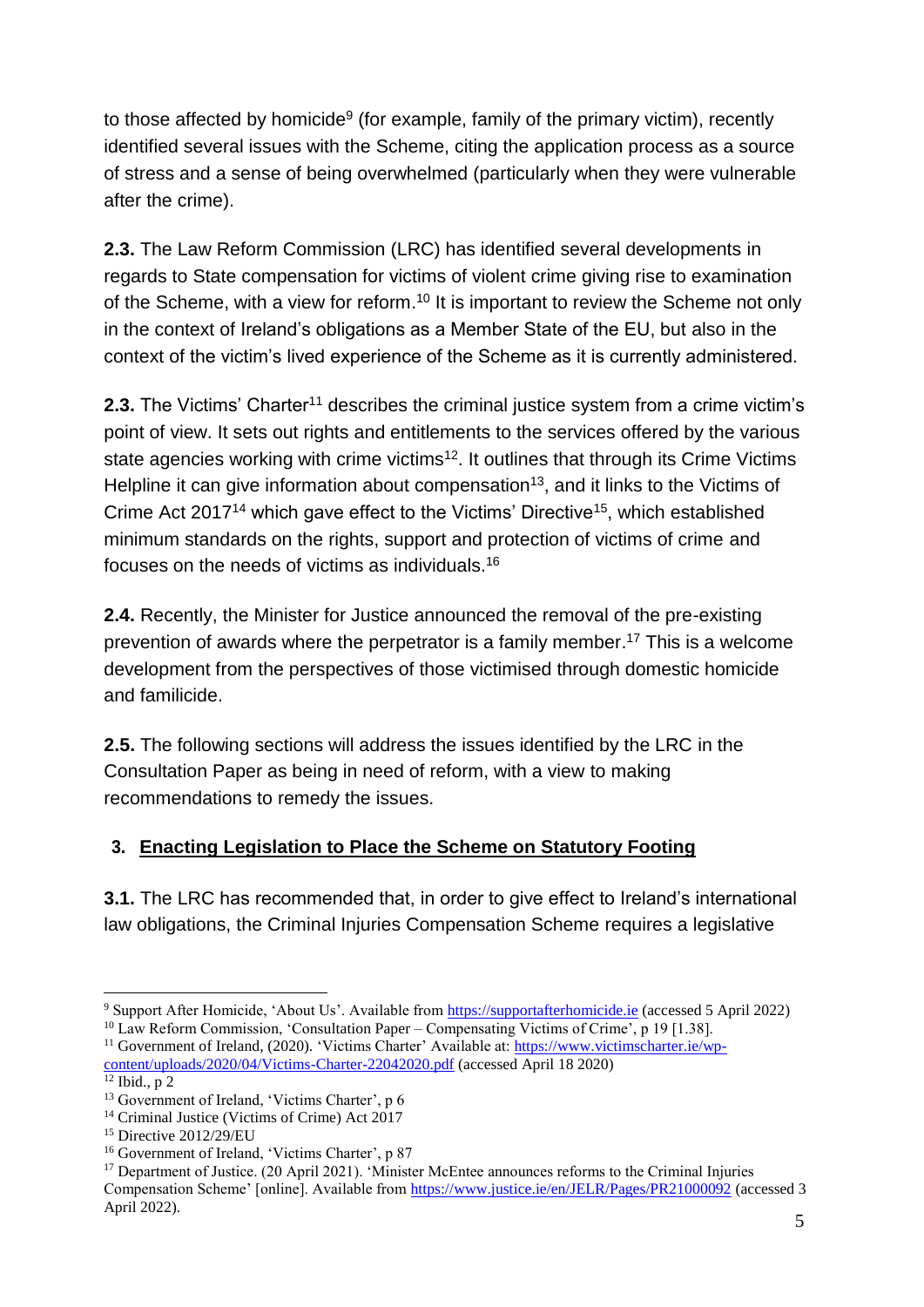footing. <sup>18</sup> Currently, the Scheme operates on a non-statutory, administrative basis. It operates outside the realm of civil litigation. There is no legislative enactment of the Oireachtas guiding the Scheme. The basis for non-statutory footing is dual fold - to adopt an informal, flexible approach to compensating victims of crime and to avoid the formality and delay of the legal process generally. 19

**3.2.** In reality, the Tribunal has been the subject of recent litigation involving the issue of delay in *Byrne v Criminal Injuries Compensation Tribunal.* <sup>20</sup> The High Court found that the thirteen-year delay between the Applicant's application to the Tribunal, and the final award of compensation, was a breach of the Applicant's right to constitutional justice. Counsel for the Applicant commented that delay within the Tribunal appears to be 'endemic'. <sup>21</sup> The Minister for Justice, Helen McEntee, has also concluded in principle that the Scheme should be operated on a statutory basis.<sup>22</sup>

**3.3.** The LRC has noted that the key advantage of placing the scheme on a statutory basis would strengthen not only the rights of victims themselves, but also the enforceability of these rights, and the augmentation of the Tribunal's processes and procedures.<sup>23</sup> The basis for placing the Scheme on a statutory footing is rooted in the jurisprudence of the Court of Justice of the European Union (hereafter 'CJEU') in *Presidenza del Consiglio dei Ministri v BV. <sup>24</sup>* The CJEU interpreted Article 12 (2) of the Compensation Directive<sup>25</sup> as giving victims of violent crime the right to obtain fair and appropriate compensation not only in other Member States of the EU, but also within their domestic territory. As noted by the LRC, this decision should be read in light of jurisprudence of the CJEU on Article 288 TFEU, namely *Commission v Ireland<sup>26</sup>*, where the Court found that the method of implementing the provisions of a Directive should have unquestionable binding force, and be specific, precise and clear to satisfy the principle of legal certainty, so that those so affected can ascertain their rights under the Directive.

**3.3. Recommendation:** It is recommended that the Scheme is placed on a legislative footing.

 $\overline{a}$ 

<sup>24</sup> Case C-129/19 Presidenza del Consiglio dei Ministri v BV EU:C:2020:566.

<sup>18</sup> Ibid., p 59 [3.18]

<sup>&</sup>lt;sup>19</sup> Law Reform Commission, 'Consultation Paper – Compensating Victims of Crime', pp 55 [3.7.]

<sup>&</sup>lt;sup>20</sup> [2017] IEHC 28

<sup>&</sup>lt;sup>21</sup> The Irish Times. (Jan 27 2017). 'Iron bar assault: Delay to award a 'breach of duty' over justice' [online]. Available from [https://www.irishtimes.com/news/crime-and-law/courts/high-court/iron-bar-assault-delay-to](https://www.irishtimes.com/news/crime-and-law/courts/high-court/iron-bar-assault-delay-to-award-a-breach-of-duty-over-justice-1.2953866)[award-a-breach-of-duty-over-justice-1.2953866](https://www.irishtimes.com/news/crime-and-law/courts/high-court/iron-bar-assault-delay-to-award-a-breach-of-duty-over-justice-1.2953866) (accessed 3 April 2022).

 $22$  Department of Justice. (20 April 2021). 'Minister McEntee announces reforms to the Criminal Injuries Compensation Scheme' [online].

<sup>&</sup>lt;sup>23</sup> Law Reform Commission, 'Consultation Paper – Compensating Victims of Crime', p 57 [3.09]

<sup>25</sup> Directive 2004/80/EC, Article 12(2).

<sup>26</sup> Case 427/07 Commission v Ireland [2009] ECLI:EU:C:2009:457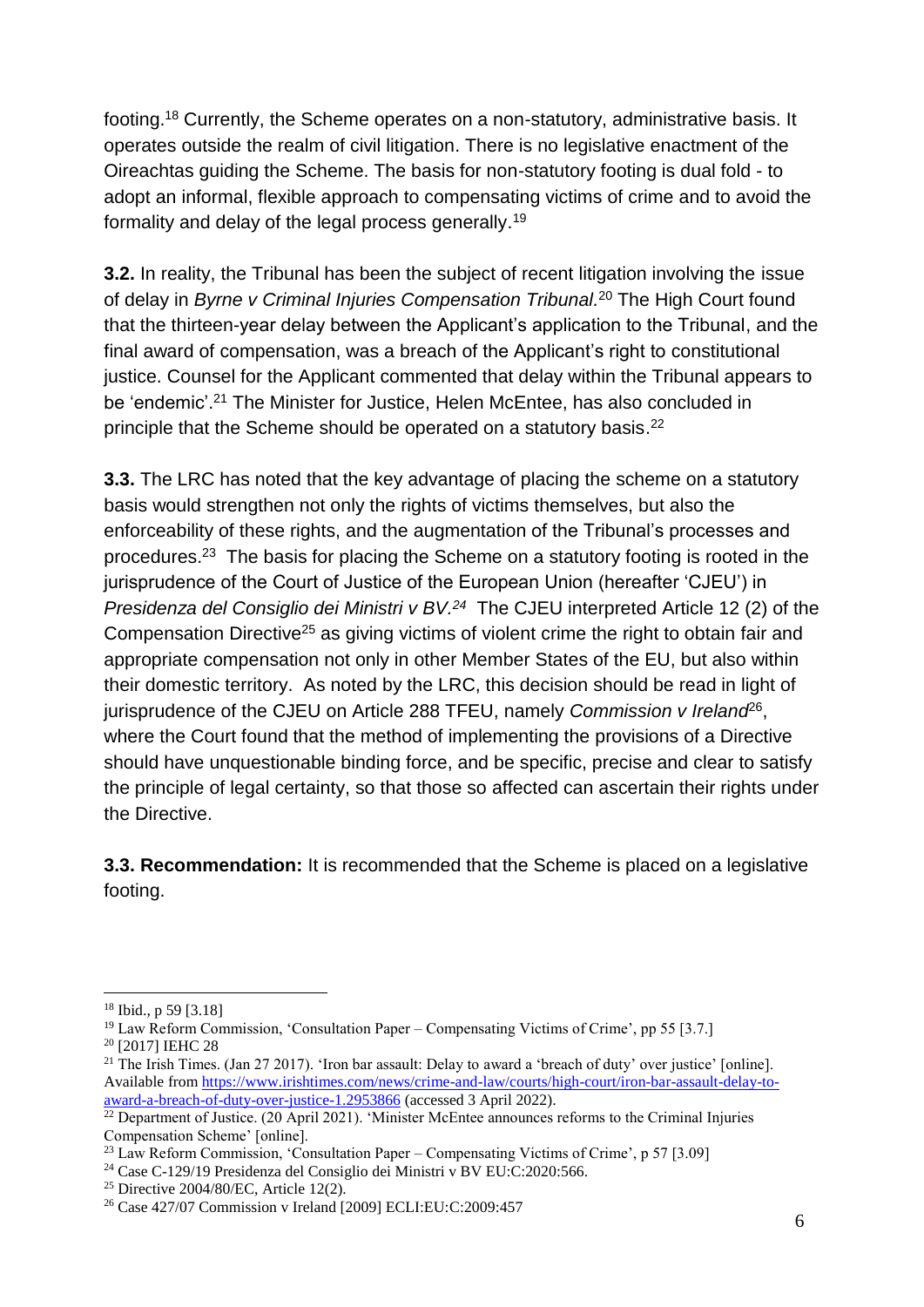**3.4.** In placing the Scheme on a statutory basis, the LRC has identified that there must be a clear set of guiding principles for the Scheme to operate in. It is submitted that any approach to identifying these principles and applying them in operating the Scheme must be victim-centred, and sensitive to the risk of secondary traumatisation, defined as 'victimisation that occurs not as a direct result of the criminal act but through the response of institutions and individuals to the victim'.<sup>27</sup> Guiding principles must also consider the Scheme's obligations under the Victim's Charter<sup>28</sup>, particularly the obligation to work with the victim in a polite and professional way.<sup>29</sup>

**3.5.** Guiding principles for the Scheme should take inspiration from the principle of procedural justice. Procedural justice in the criminal context focuses on the way that police and legal authorities interact with the public and how the characteristics of these interactions shape the public's view of the criminal justice system $30$ , and speaks to the idea of fair processes. <sup>31</sup> The four pillars of procedural justice are treating individuals with dignity and respect, giving citizens a voice during encounters, being neutral in decision making, and conveying trustworthy motives.<sup>32</sup>

**3.6.** *Hamilton and Black* suggests that procedural justice is more central to confidence levels in the criminal justice system than other instrumental aspects of the justice system, for example the police's ability to bring offenders to justice.<sup>33</sup> They highlighted that empathy is an important element of a procedurally just approach to policing and cited a U.S. study where perceived police empathy in recent police contact with individuals was a predictor of perceptions of procedural justice $34$  and significant increase in perceived fairness and confidence that the police were doing a good job. $35$ *Healy* cited an Australian study that found victims who perceived police procedures as fair tended to report greater levels of satisfaction and legitimacy to believe that the outcome of the case was fair.<sup>36</sup> Furthermore, a sense of procedural justice can aid

 $\overline{a}$ 

<sup>30</sup> National Initiative for Building Community Trust & Justice, 'Procedural Justice' [online], para 1. Available from <https://trustandjustice.org/resources/intervention/procedural-justice> (accessed April 18 2022).

 $32$  National Initiative for Building Community Trust & Justice, 'Procedural Justice', para 1.

<sup>&</sup>lt;sup>27</sup> Council of Europe, Committee of Ministers (14 June 2006). Rec(2006)8 of the Committee of Ministers to member states on assistance to crime victims [online]. Available from<https://rm.coe.int/16805afa5c> (accessed 3 April 2022).

 $28$  Government of Ireland, 'Victims Charter', p 76

<sup>29</sup> Ibid, p 79.

<sup>&</sup>lt;sup>31</sup> Yale Law School, 'Procedural Justice', *The Justice Collaboratory* [online]. Available from

<https://law.yale.edu/justice-collaboratory/procedural-justice> (accessed April 18 2022).

<sup>33</sup> Hamilton, C., Black, L. (2019) 'An Evidence Review of Confidence in Criminal Justice Systems', *Department of Justice and Equality.* Available from

[https://www.justice.ie/en/JELR/An\\_Evidence\\_Review\\_of\\_Confidence\\_in\\_Criminal\\_Justice\\_Systems\\_\(2019\).pdf/F](https://www.justice.ie/en/JELR/An_Evidence_Review_of_Confidence_in_Criminal_Justice_Systems_(2019).pdf/Files/An_Evidence_Review_of_Confidence_in_Criminal_Justice_Systems_(2019).pdf) [iles/An\\_Evidence\\_Review\\_of\\_Confidence\\_in\\_Criminal\\_Justice\\_Systems\\_\(2019\).pdf](https://www.justice.ie/en/JELR/An_Evidence_Review_of_Confidence_in_Criminal_Justice_Systems_(2019).pdf/Files/An_Evidence_Review_of_Confidence_in_Criminal_Justice_Systems_(2019).pdf) (accessed April 18 2022). <sup>34</sup> Ibid., p 75 para 2

<sup>35</sup> Hamilton, C., Black, L., 'An Evidence Review of Confidence in Criminal Justice Systems', p 75 para 2

<sup>36</sup> Healy, D. (2019), 'Exploring Victims' Interactions with the Criminal Justice System', *Department of Justice and Equality* [online], p 18 para 3. Available from

[https://www.justice.ie/en/JELR/Pages/Exploring\\_Victims\\_Interactions\\_with\\_the\\_Criminal\\_Justice\\_System:\\_A\\_Lit](https://www.justice.ie/en/JELR/Pages/Exploring_Victims_Interactions_with_the_Criminal_Justice_System:_A_Literature_Review) [erature\\_Review](https://www.justice.ie/en/JELR/Pages/Exploring_Victims_Interactions_with_the_Criminal_Justice_System:_A_Literature_Review) (accessed April 18 2022)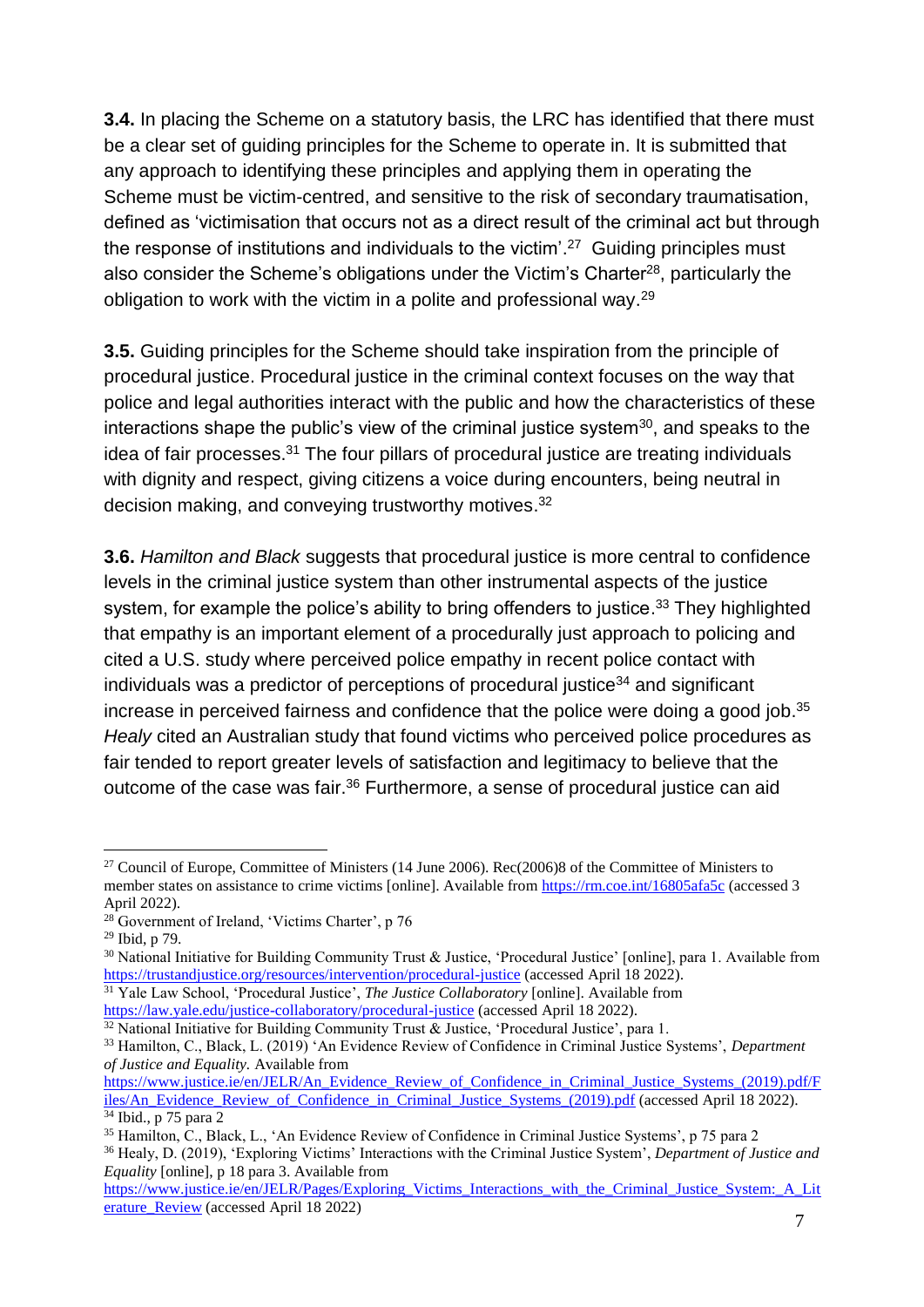victim recovery in the aftermath of a crime. <sup>37</sup> Victims who reported a sense of procedural justice were less likely to report negative emotions, feelings of social isolation or that their quality of life was diminished by fear of crime.<sup>38</sup>

**3.7.** When administering the Scheme, it is necessary that the Tribunal and its staff has recourse to a clear set of guiding principles that are victim-centred, and have at their core a sense of fairness. Difficulties associated with applying for compensation under the Scheme are often associated with a lack of consistent decision-making that has recourse to a set of guidelines influencing the discretion of the Tribunal. A set of cohesive guidelines on a statutory footing for the Tribunal to have recourse will increase public confidence in the administration of the Scheme in a procedurally fair and victim-centred way.

**3.8. Recommendation:** Guiding principles for the Scheme should be based on the principle of procedural justice and should be sensitive to the risk of secondary victimisation.

### **4. Determining whether existing bodies or a New Body should Administer the Scheme**

**4.1.** Currently, the Department of Justice is responsible for administering the Scheme, and provides support for the Tribunal.<sup>39</sup> The Minister for Justice stated that officials in the Department of Justice will examine the management of the Scheme and whether another State body, for example a body such as the Personal Injuries Assessment Board (hereafter 'PIAB'), or the State Claims Agency (hereafter 'SCA') would be appropriate to take charge of the Scheme. <sup>40</sup> In assessing the functioning of the Scheme as it stands, the LRC has identified victim dissatisfaction with the functioning of the Scheme under the remit of the Department of Justice. They identified a lack of sensitivity and empathy to the trauma experienced by those applying to the Scheme.<sup>41</sup> In light of Ireland's obligations under the Victims' Directive<sup>42</sup>, particularly the obligation to prevent exposure to secondary victimisation from any service that provides assistance to victims<sup>43</sup>, the issue of who exactly looks after the administration of the scheme requires analysis and a consultation process informed by the lived experience of victims.

**4.2. Recommendation:** It is recommended that the Scheme should not continue to be administered under the remit of the Department of Justice.

<sup>37</sup> Ibid., para 4

<sup>38</sup> Healy, D. (2019), 'Exploring Victims' Interactions with the Criminal Justice System', p 18 para 4

<sup>39</sup> Law Reform Commission, 'Consultation Paper – Compensating Victims of Crime', p 76 [3.59]

<sup>40</sup> Ibid., p 76 [3.59]

<sup>41</sup> Law Reform Commission, 'Consultation Paper – Compensating Victims of Crime' p 81 [3.76].

<sup>42</sup> Directive 2012/29/EU

<sup>43</sup> Ibid., Recital 9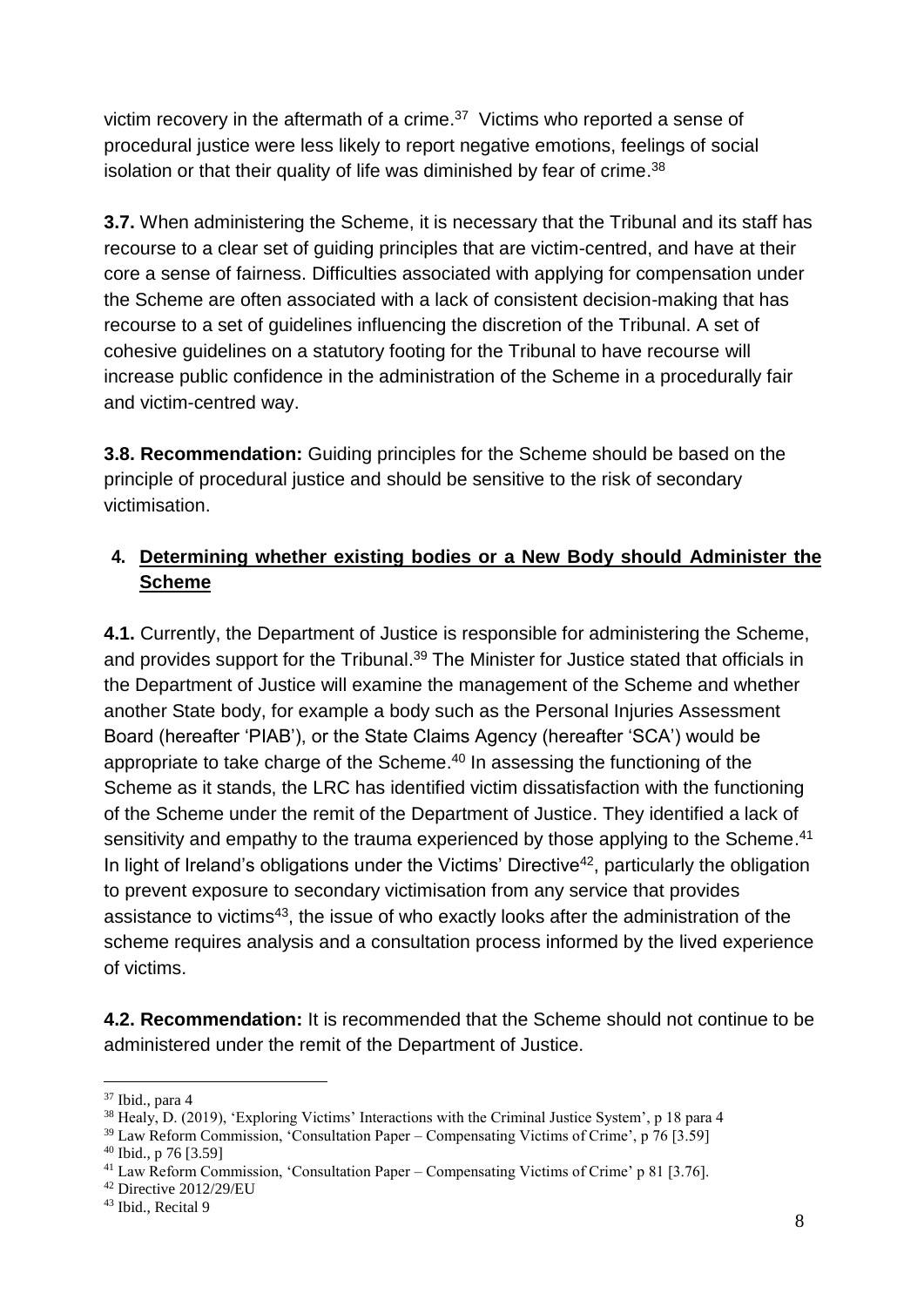**4.3.** PIAB began operations in 2004 as a means of reducing the costs and lengthy delays associated with the litigation of personal injury claims. <sup>44</sup> Before any personal injury claim can be issued in the Courts, the claim must be submitted to PIAB for assessment of damages of the claim. <sup>45</sup> PIAB emphasises its greater expediency and economy over the litigation system.<sup>46</sup> There is no determination of the respondent's liability for the accident and does not consider any contributory negligence by the Claimant. <sup>47</sup> The Claimant is required to notify PIAB of the claim within two years from the date of the incident or knowledge of the injury, whichever is later. <sup>48</sup> Within 90 days, the Respondent either accepts or declines the PIAB assessment; where the assessment is accepted, PIAB assesses the claim within nine months but most cases are assessed within seven months. <sup>49</sup> Should the Claimant decline the award, an ʻauthorisation' will issue and the Claimant can issue proceedings. $^{\rm 50}$ 

**4.4.** The main advantages of PIAB is that it can achieve early resolution resulting in saving significant legal costs<sup>51</sup> and the delivery of an award in nine months may relieve the stress that can be involved in litigation of personal injury claims. <sup>52</sup> Delay has been cited by victims as a source of dissatisfaction in applying to the Scheme<sup>53</sup> and in *Byrne<sup>54</sup>* the lengthy delay between the Plaintiff's initial application and the award of damages was held to be a breach of the constitutional right to fair procedures. Should the Scheme operate under the remit of PIAB, the timeframe with which PIAB assesses and makes awards could potentially be incorporated as part of a new framework for the administration of compensation under the Scheme on a statutory basis.

**4.5.** The time limit to apply to PIAB for an assessment of damages is also longer than the time limit to apply under the Scheme. Currently, applications under the Scheme must be made within three months of the date of the offence that caused the injuries<sup>55</sup>,

<sup>44</sup> Ilan, D. (2009). 'Four Years of the Personal Injuries Board: Assessing Its Impact'. *Compensation Culture Project Working Paper No. 2* [online], p 3 para 1: Introduction, Available from:

[https://www.ucd.ie/roads/roads\\_documents/compcultwp%20no2.pdf](https://www.ucd.ie/roads/roads_documents/compcultwp%20no2.pdf) (accessed April 18 2022). <sup>45</sup> O'Mahony, M. (2019) 'The PIAB: the pros and cons of Ireland's resolution to the assessment of damages' [online], para 3, Available from [https://kennedyslaw.com/thought-leadership/article/the-piab-the-pros-and-cons-of](https://kennedyslaw.com/thought-leadership/article/the-piab-the-pros-and-cons-of-ireland-s-resolution-to-the-assessment-of-damages/)[ireland-s-resolution-to-the-assessment-of-damages/](https://kennedyslaw.com/thought-leadership/article/the-piab-the-pros-and-cons-of-ireland-s-resolution-to-the-assessment-of-damages/) (accessed April 18 2022).

<sup>46</sup> Ilan, D. 'Four Years of the Personal Injuries Board: Assessing Its Impact', p 7 para VII: Claimed Advantages <sup>47</sup> O'Mahony, M. 'The PIAB: the pros and cons of Ireland's resolution to the assessment of damages', para 5

<sup>48</sup> Ibid., para 6

 $49$  O'Mahony, M. 'The PIAB: the pros and cons of Ireland's resolution to the assessment of damages', para 6 <sup>50</sup> Ibid., para 6

<sup>51</sup> O'Mahony, M. 'The PIAB: the pros and cons of Ireland's resolution to the assessment of damages', para <sup>52</sup> Hogan, V. (2006) 'A Cost-Benefit Analsysis of the Personal Injuries Assessment Board', p 2 para 5, Available from<https://www.piab.ie/eng/news-publications/Corporate-publications/Cost-Benefit-Analysis-2006.pdf> (accessed April 18 2022).

 $53$  Law Reform Commission, 'Consultation Paper – Compensating Victims of Crime', p 81 [3.76] <sup>54</sup> [2017] IEHC 28

<sup>55</sup> Department of Justice, (20 April 2021). 'Scheme of Compensation for Personal Injuries Criminally Inflicted' [online], para 20. Available from

[https://www.justice.ie/en/JELR/Scheme\\_of\\_Compensation\\_for\\_Personal\\_Injuries\\_Criminally\\_Inflicted\\_effective\\_](https://www.justice.ie/en/JELR/Scheme_of_Compensation_for_Personal_Injuries_Criminally_Inflicted_effective_from_20_April_2021.pdf/Files/Scheme_of_Compensation_for_Personal_Injuries_Criminally_Inflicted_effective_from_20_April_2021.pdf)9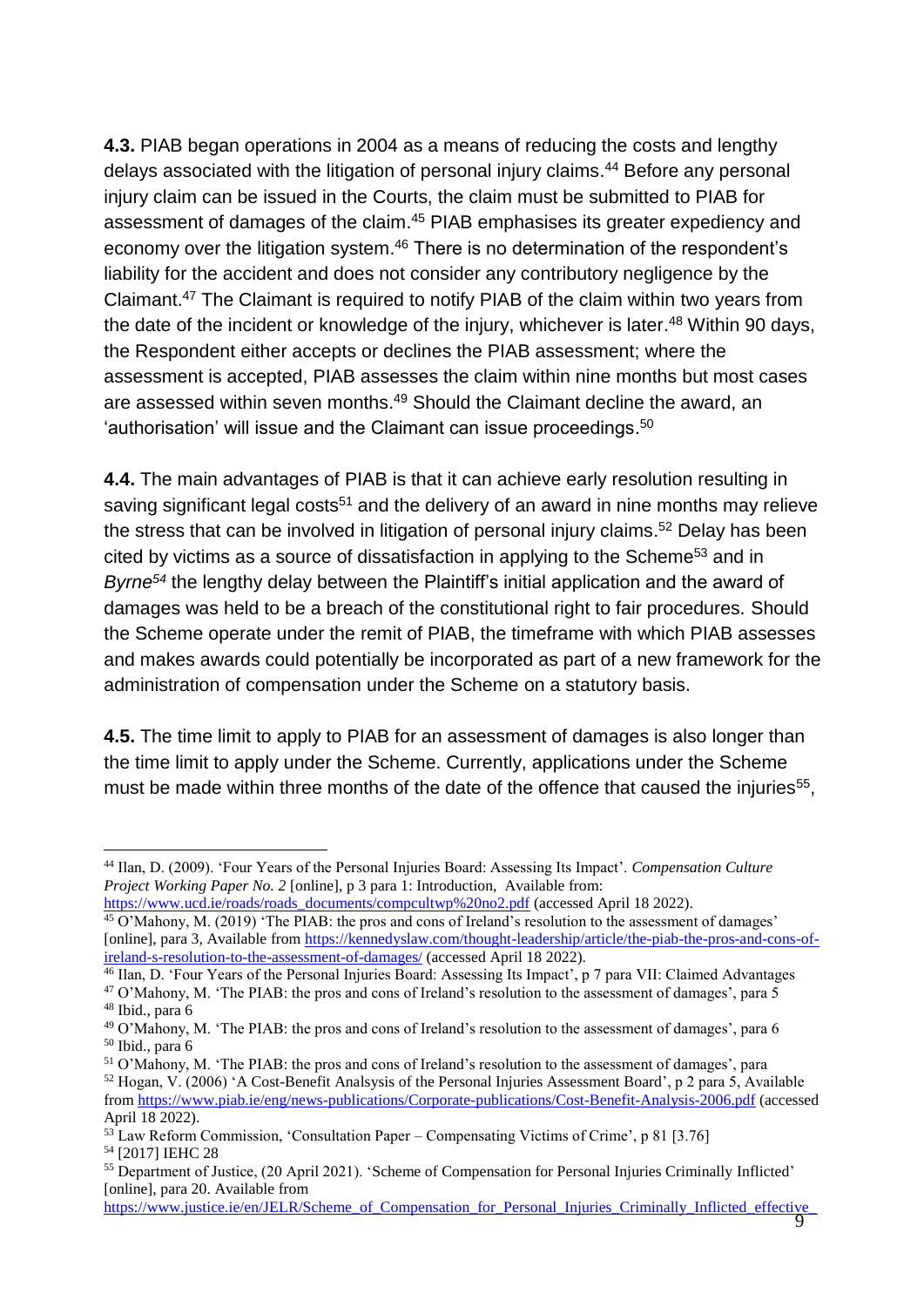whereas an application for assessment by PIAB within two years. Under the Scheme, the Tribunal has discretion to waive this time limit where the circumstances justify exceptional treatment, but only up to two years after the offence occurred. <sup>56</sup> The LRC notes that the criteria used by the Tribunal in determining whether to waive the time limit are not clearly defined<sup>57</sup> and publicly available past decisions demonstrate that the Tribunal's approach to waiving the time limit is inconsistent. <sup>58</sup> The LRC notes that the Tribunal has recognised victim dissatisfaction with the three-month time limit<sup>59</sup> and has considered that a longer time limit would relieve applicants of the difficulty in making a special case for the time limit to be extended by up to two years. <sup>60</sup> Although it appears that the Tribunal allows for exceptional treatment where the victim suffers from grief or trauma following the crime, the burden is on the Applicant to provide detailed reasons to explain why the application is late.<sup>61</sup>

**4.6.** *Healy* identified that supportive, and victim-centred responses from the criminal justice system are important at all stages of the criminal justice process<sup>62</sup>, and recommends that criminal justice professionals incorporate the principles of procedural justice into practice.<sup>63</sup> As previously outlined, one of the pillars of procedural justice is that all individuals are treated with dignity and respect. <sup>64</sup>. Victims applying under the Scheme have been placed in a difficult position that can involve a range of physical or psychological injury; asking the victim to justify why they require exceptional treatment in applying to the Scheme seems to lack respect for the dignity of the victim. The Tribunal should be sensitive to the risk of secondary victimisation through their processes, and it seems that proving the effect of their injury on making an application to the Scheme does not align with the principle of treating victims with dignity and respect.

**4.7. Recommendation:** It is recommended that the current three-month time limit is extended to two years for all Applicants under the Scheme, therefore eliminating the requirement for Applicants to justify why they require exceptional treatment.

**4.8.** The main difficulty of administering the Scheme under PIAB or the SCA is that under the Terms of the Criminal Injuries Compensation Scheme as it stands, applicants are entitled to appeal the first-instance decision of the Tribunal. This

from 20\_April\_2021.pdf/Files/Scheme\_of\_Compensation\_for\_Personal\_Injuries\_Criminally\_Inflicted\_effective\_f [rom\\_20\\_April\\_2021.pdf](https://www.justice.ie/en/JELR/Scheme_of_Compensation_for_Personal_Injuries_Criminally_Inflicted_effective_from_20_April_2021.pdf/Files/Scheme_of_Compensation_for_Personal_Injuries_Criminally_Inflicted_effective_from_20_April_2021.pdf) (accessed 4 April 2022)

<sup>56</sup> Ibid., para 20

<sup>57</sup> Law Reform Commission, 'Consultation Paper – Compensating Victims of Crime', p 180 [6.22] <sup>58</sup> Ibid., p 181 [6.24]

<sup>59</sup> Law Reform Commission, 'Consultation Paper – Compensating Victims of Crime', p 182 [6.28]  $60$  Ibid.

 $61$  Law Reform Commission, 'Consultation Paper – Compensating Victims of Crime', p180 [6.22]

<sup>62</sup> Healy, D. (2019), 'Exploring Victims' Interactions with the Criminal Justice System', p 95 [5.3].  $^{63}$  Ibid.

<sup>64</sup> Yale Law School, 'Procedural Justice', *The Justice Collaboratory* [online]. Available from <https://law.yale.edu/justice-collaboratory/procedural-justice> (accessed April 18 2022).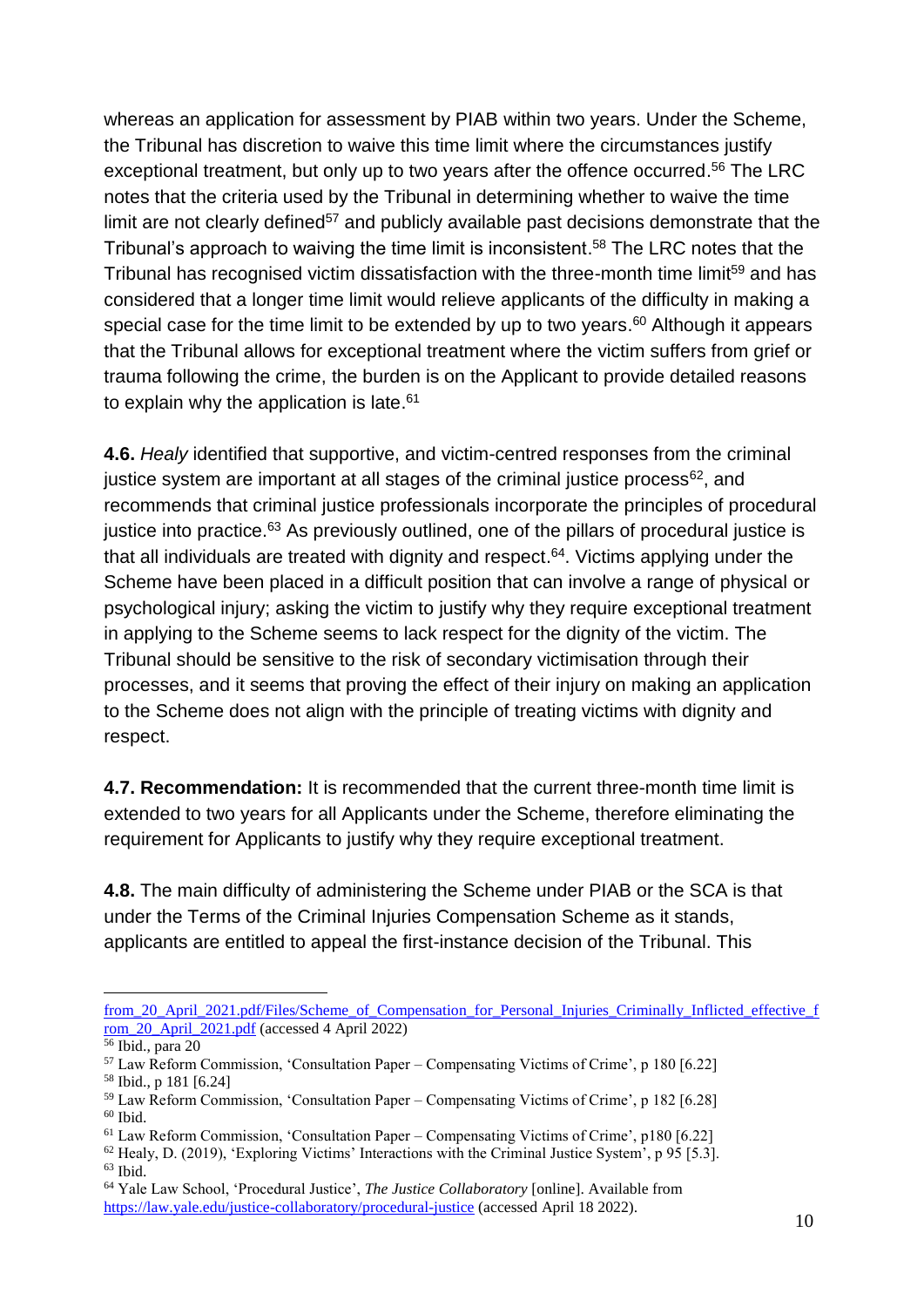consists of an oral hearing, whereby three members of the Tribunal make a fresh decision on the application.<sup>65</sup> The applicant will present their case and call, examine and cross-examine witnesses. The Tribunal is permitted to do same. Neither PIAB nor the SCA serves an adjudicatory function in this regard, therefore in circumstances where they were designated to administer the Scheme, the victims' access and representation process would be less than what is currently available. The LRC has also identified that although PIAB and the SCA may have the logistical capacity to administer a victim compensation scheme, neither are specifically designed to deal with victims of crime or to have face-to-face engagement with the public. <sup>66</sup> Such gaps may be alleviated through the provision of training to those engaged within PIAB in administering the Scheme. The LRC has highlighted the need for appropriate training for the Scheme's staff to develop sensitivity and specialist experience in dealing with victims of crime. <sup>67</sup> This should be extended to staff in PIAB, should the Scheme be placed under its remit.

**4.9.** There is also the possibility of establishing a new, specialist body, staffed with fulltime employees. This body would operate as a 'one-stop shop' for victims, in accordance with Recital 62 of the Victims' Directive. The Tribunal is currently staffed by legal professionals that work on a part-time basis within the Tribunal. They are also active members of the solicitor and barrister professions outside of their work within the Tribunal. A new, focused body operating on a full-time basis to administer the Scheme and act in an adjudicatory capacity may allow applications to progress without unnecessary delay through the process. This would operate as a centralised body for victims, with care taken to avoid secondary victimisation of applicants. A 'hub' for victims may also assist the general experience of victims within the criminal justice system. Instead of recourse to various bodies, a centralised hub may simplify victim navigation through the system.

**4.10.**The appointment of a 'victim advocate' to assist victims in applying to the Scheme should be an integral aspect of the staffing the specialised body. A victim advocate is an individual trained to support victims of crime, offering emotional support, victims' rights information, assisting in finding resources or filling out crime victim related forms. <sup>68</sup> They work with other agencies within the criminal justice system to get help or information for victims. <sup>69</sup> *Healy* noted that in England and Wales, advocates were considered to play a vital role in keeping victims informed about their case and reassuring them about the criminal justice process.<sup>70</sup> The provision of a victim advocate that is specially trained and tasked with liaising between the Applicant and

<sup>65</sup> Law Reform Commission, 'Consultation Paper – Compensating Victims of Crime', p 10 [1.18] <sup>66</sup> Ibid., p 83 [3.83].

 $67$  Law Reform Commission, 'Consultation Paper – Compensating Victims of Crime', p 63 [3.27] <sup>68</sup> Victim Support Services, 'What is a Victim Advocate' [online]. Available from

<https://victimsupportservices.org/help-for-victims/what-is-a-victim-advocate/> (accessed April 18 2020). <sup>69</sup> Ibid.

 $70$  Healy, D. (2019), 'Exploring Victims' Interactions with the Criminal Justice System', p 22 para 1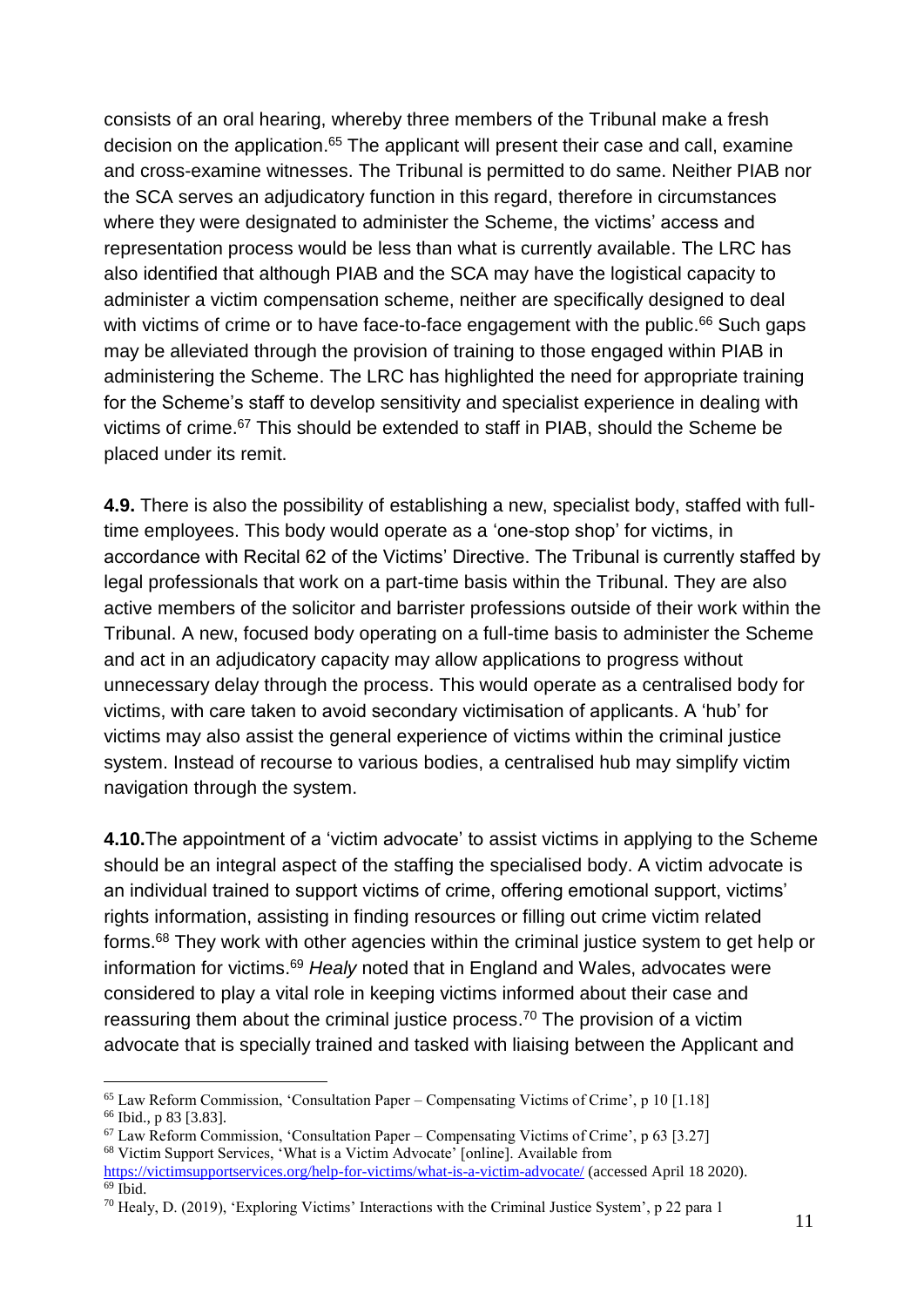the Tribunal would assist in supporting victims through the process, eliminate the need for legal professionals to become involved with the application process in assisting the Applicant, and reduce the risk of secondary victimisation.

**4.11.** In applying to the Scheme, the applicant must submit details of the Gardaí report of the incident, including a copy of their statement to the Gardaí. The applicant must also provide details relating to civil or criminal proceedings that are ongoing, anticipated, or concluded, relating to the incident and compensation already received for the injuries. It is also necessary that the applicant must also authorise the Tribunal to seek these same documents. <sup>71</sup> The proposed body should operate to act as a liaison between the Gardaí, the Director of Public Prosecutions' Office (hereafter 'the DPP') and the victim. This would follow Ireland's obligations under the Victims' Directive, as an element of prevention of secondary victimisation is to co-ordinate services for victims in a way to reduce repeated interactions with a variety of agencies. A team of staff, working full-time solely within the agency and with specialist training sensitive to the needs of victims, should be tasked with liaising between the Tribunal, Gardaí, DPP and the victim to compile the requisite documents for the application. In addition to this, the provision of an online service to facilitate the upload of any additional documentation, and the updating of the victim on the status of their application, should be introduced. This would be in line with the recommendation under the *Milquet Report. <sup>72</sup>* Recommendation 28 of the Report states that, as a general recommendation, Member States should endeavour to simplify their national compensation schemes, for example, by facilitating online systems of claiming compensation and creating an online chat and or telephone helpline for victims. The EU Victims' Rights Strategy identified that Member States should take a comprehensive and holistic approach to victims' rights and involve all actors likely to come into contact with victims. <sup>73</sup> It is submitted that a central hub would align Ireland's policy on victims in line with the aims of the Strategy.

**4.12. Recommendation:** It is recommended that either a specialist body with dedicated staff be introduced through the enactment of legislation placing the Scheme on a statutory footing, or alternatively that the Scheme could be placed under the remit of PIAB. Both of these options should incorporate a trauma-responsive, and sensitive approach to the needs and support of victims that involves specialist training for staff administering the Scheme.

<sup>&</sup>lt;sup>71</sup> Law Reform Commission, 'Consultation Paper – Compensating Victims of Crime' p 178 [6.18]

<sup>72</sup> J. Milquet, (2019). 'Strengthening Victims' Rights: From Compensation to Reparation' for a new EU Victims' rights strategy 2020-2025' [online], p 54. Available from

[https://ec.europa.eu/info/sites/default/files/strengthening\\_victims\\_rights\\_-](https://ec.europa.eu/info/sites/default/files/strengthening_victims_rights_-_from_compensation_to_reparation_rev.pdf) [\\_from\\_compensation\\_to\\_reparation\\_rev.pdf](https://ec.europa.eu/info/sites/default/files/strengthening_victims_rights_-_from_compensation_to_reparation_rev.pdf) (accessed 4 April 2022).

<sup>&</sup>lt;sup>73</sup> European Commission, (2020). 'EU Victims' Rights Strategy' [online], para 5: Strengthening Cooperation And Coordination Among All Relevant Actors. Available from

[https://ec.europa.eu/info/sites/default/files/research\\_and\\_innovation/knowledge\\_publications\\_tools\\_and\\_data/docu](https://ec.europa.eu/info/sites/default/files/research_and_innovation/knowledge_publications_tools_and_data/documents/0_victimscrimes_factsheet_v4_web.pdf) [ments/0\\_victimscrimes\\_factsheet\\_v4\\_web.pdf](https://ec.europa.eu/info/sites/default/files/research_and_innovation/knowledge_publications_tools_and_data/documents/0_victimscrimes_factsheet_v4_web.pdf) (accessed 4 April 2022)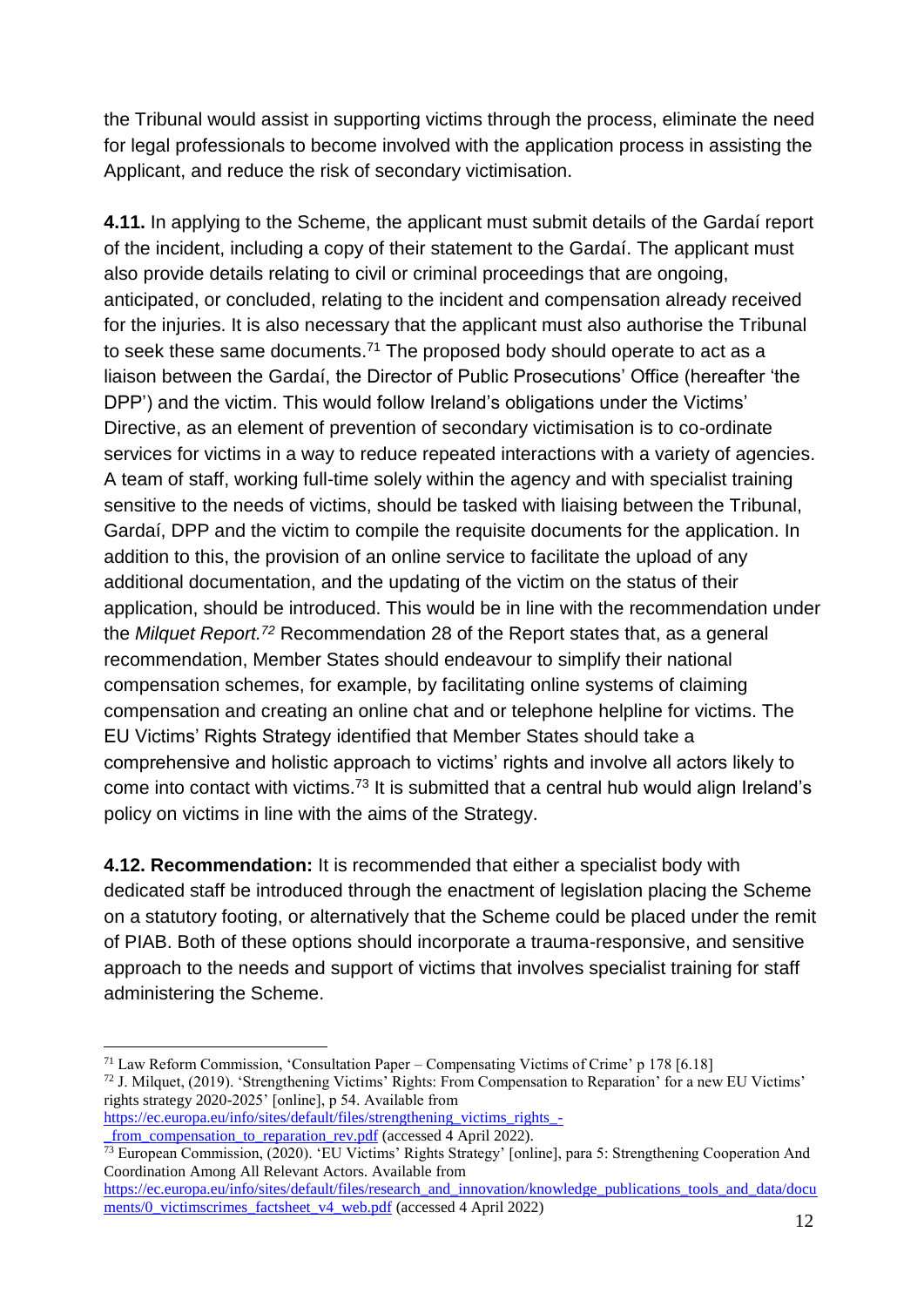#### **5. Awarding Damages for Pain and Suffering to All Applicants**

**5.1.** *Miers* notes that, taken in the broadest sense, the implication of compensating victims of crime is to restore the victim to, as far as is possible, the position that they were in before the commission of the offence.<sup>74</sup> The CJEU has supported a similar view in *BV,* finding that compensation under the Directive aims not only to ensure complete reparation of all material and non-material losses, but also makes a contribution by the Member State towards reparation of the harm the victim has suffered as a result of the criminal behaviour. <sup>75</sup> As an EU Member State, Ireland is required by the Compensation Directive to create a victim compensation scheme in national law that will provide fair and appropriate compensation to victims of violent crime. Ireland is also bound by Article 16 of the Victims' Directive<sup>76</sup>, requiring the facilitation of victims to obtain a decision on compensation by the offender during or ancillary to criminal proceedings.

**5.2.** The LRC considers whether provision may be made within the Scheme for the award of damages for pain and suffering in all claims. Currently, damage for pain and suffering are solely awarded in claims limited to fatal injury. Previously, general damages were recoverable under the Scheme generally, but in 1986 such compensation was removed from the Scheme entirely. Damages for pain and suffering are distinct from an award of compensation to reimburse costs from the mental health effects of the crime<sup>77</sup> (for example, reimbursement of costs for provision of counselling).

**5.3.** The issue of general damages has been subject to litigation by various Applicants. In *AD v Ireland<sup>78</sup>*, the Court rejected the Applicant's argument that her right to bodily integrity had been breached, in light of the refusal by the State to compensate her pain and suffering after she had been subject to a sexual offence. The Court left the question of compensation to the Government and the Oireachtas to answer in the context of public policy considerations. In *Kelly and Doyle v Criminal Injuries Tribunal<sup>79</sup>* , the Court of Appeal adopted the same approach on the question, following argument by the Applicants that compensation under Article 12 (2) of the Directive, specifically the requirement of 'fair and appropriate compensation', included general damages for pain and suffering. The Court found that it was not clear whether this requirement included an award of damages for pain and suffering, and it reserved a reference

```
78 [1992] 1 IR 369.
```
<sup>74</sup> Miers, D. (2014). 'Offender and state compensation for victims of crime: Two decades of development and change'. *International Review of Victimology 2014* [online], 20 (1), pp 147, para 3. Available from: <https://journals.sagepub.com/doi/abs/10.1177/0269758013508683> (accessed 3 April 2022).

<sup>75</sup> Case C-129/19 Presidenza del Consiglio dei Ministri v BV EU:C:2020:566.

<sup>76</sup> Directive 2012/29/EU, Article 16.

 $77$  Law Reform Commission, 'Consultation Paper – Compensating Victims of Crime', p 115 [4.45]

<sup>79</sup> [2020] IECA 342.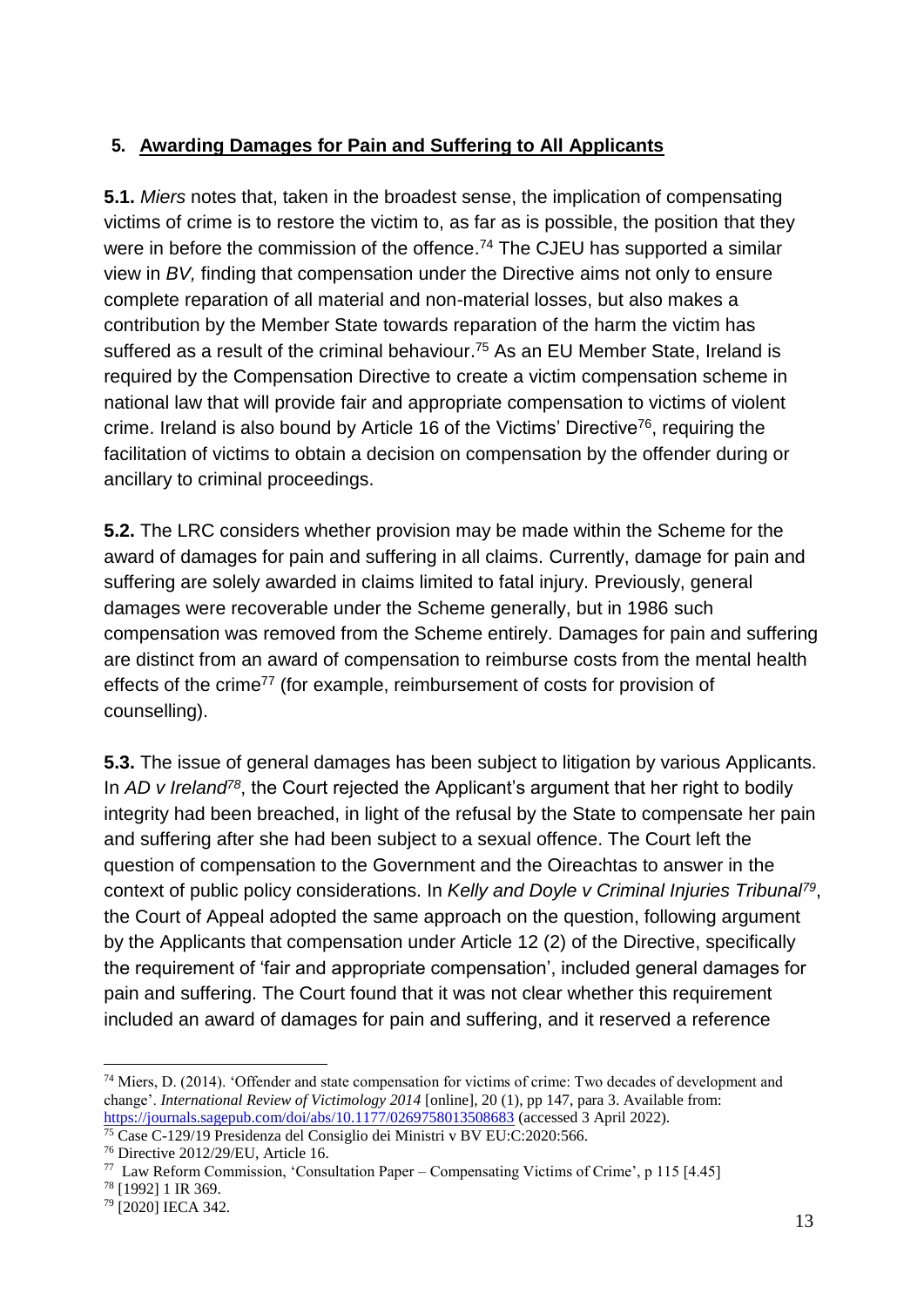under Article 267 TFEU. On the other hand, Ireland is amongst a handful of countries within the EU that does not compensate for pain and suffering.<sup>80</sup>

**5.3.** Within the context of the introduction of the Scheme on a statutory basis, it is necessary to examine the decisions of *AD<sup>81</sup>* and *Kelly and Doyle<sup>82</sup>* as in these cases, the judiciary left policy decisions on introducing the award of general damages to the Government and the Oireachtas.

**5.4. Recommendation:** It is recommended that the award of general damages be extended to all claims but subject to various limitations, for example, a system of capping. Limitations could be operated through a tariff system, like that utilised in the Northern Ireland, whereby fixed amounts of compensation are attached to injuries listed within the terms of the scheme.<sup>83</sup> It is difficult to assess whether a tariff system as such would be appropriate in the context of general damages, for example, whether the same fixed amount attached to general damages would be sufficient in each individual case.

### **6. Victim Eligibility and Methods of Administering Compensation Under the Scheme**

**6.1.** Under the Terms of the Scheme, no compensation is payable or compensation may be reduced where the Tribunal is satisfied that the conduct of the victim or their character or way of life makes it inappropriate that they should be granted the full award or an award at all. <sup>84</sup> In *Kelly and Doyle<sup>85</sup>*, the Court refused the Appellant's argument that the Compensation Directive<sup>86</sup> precludes matters relating to a victim's conduct, character or way of life from being relevant in a claim for compensation $87$ ; the refusal of an award to a person coming under these matters would not constitute a form of discrimination. The real issue is when it is appropriate to refuse or reduce an award based on the conduct, character or way of life of the Applicant.<sup>88</sup> The Court stated that the Tribunal should strive for consistency in applying this provision and noted the lack of access to previous decisions of the Tribunal and absence of any other source of guidelines about the issue. The LRC has also noted that this limitation has been applied inconsistently<sup>89</sup>; one applicant was refused compensation due to their prior conviction for assaulting a police officer thirteen years earlier, yet another

 $\overline{a}$ <sup>80</sup> Law Reform Commission, 'Consultation Paper – Compensating Victims of Crime', p 117 [4.51]

<sup>81</sup> [1992] 1 IR 369.

<sup>82</sup> [2020] IECA 342.

<sup>83</sup> Law Reform Commission, 'Consultation Paper – Compensating Victims of Crime', p 133 [4.89]

<sup>84</sup> Department of Justice, (20 April 2021). 'Scheme of Compensation for Personal Injuries Criminally Inflicted', para 13

<sup>85</sup> [2020] IECA 342.

<sup>86</sup> Directive 2004/80/EC.

<sup>87</sup> Law Reform Commission, 'Consultation Paper – Compensating Victims of Crime', p 156 [5.58]

<sup>88</sup> Ibid.

<sup>89</sup> Law Reform Commission, 'Consultation Paper – Compensating Victims of Crime', p 158 [5.61]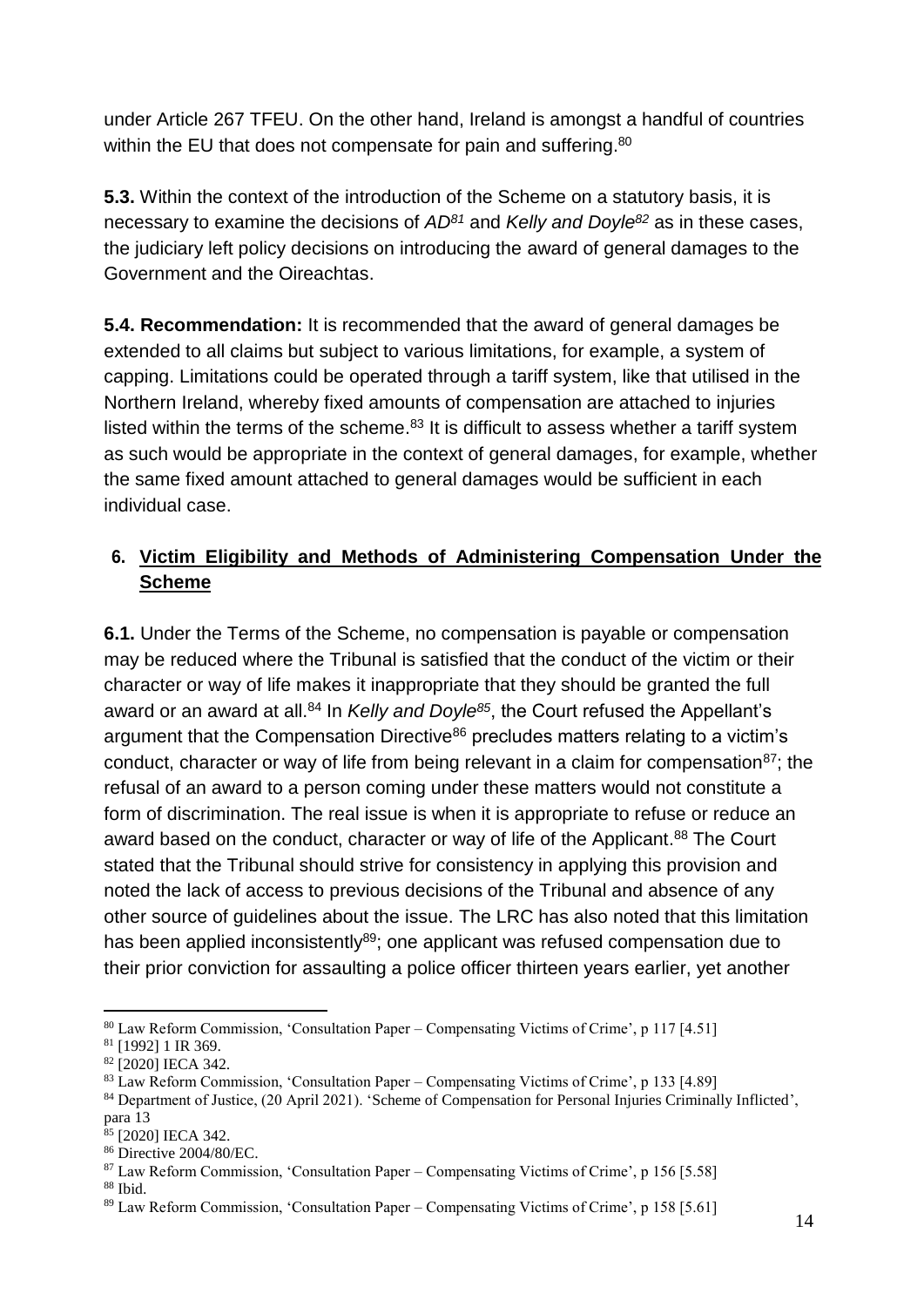applicant's previous conviction was held not to affect their eligibility under the Scheme. 90

**6.2.** In comparison to other EU Member States, Ireland appears to have a restrictive approach in providing for this limitation under the Terms of the Scheme. For example, in Romania, their Scheme will only consider the Applicant's criminal record if they have been convicted of certain offences, such as murder or organised crime<sup>91</sup>, whereas Sweden ensures that the criminal record of the Applicant is not considered.<sup>92</sup> The Criminal Injuries Compensation Authority (hereafter, the CICA) of England, Scotland and Wales make provision for restriction on eligibility relating to the conduct of the Applicant before, during or after the crime, if the Applicant has unspent convictions, or where the Applicant's character makes it inappropriate to make an award or an award in full. <sup>93</sup> *Miers* notes that the position in Britain is informed by the argument that the problem with victims who have these kinds of personal histories is that they either resemble too closely, or were once themselves offenders, and it would be inappropriate for them to receive compensation from public funds. 94

**6.3.** *Miers* also contrasts the position of CICA and the civil Courts in *Revill v Newberry. <sup>95</sup>* The Applicant had attempted to burgle a shed within a household, but the owner of the house lay in wait inside the shed due to a string of similar incidents. The householder injured the Applicant when he discharged a shotgun through the door of the shed. The Court of Appeal awarded damages to the Applicant but agreed with the Trial Judge's reduction for the burglar's contributory negligence.<sup>96</sup> On the other hand, CICA's appeal body found it inappropriate that someone who was injured while engaging in burglary should receive an award from public funds and rejected the claim. 97

**6.4** In the context of the High Court's decision in *Kelly and Doyle<sup>98</sup>*, it seems that the inclusion of this eligibility limitation, although restrictive compared to other EU Member States, is acceptable but should be applied in a consistent and transparent manner. Compensation is not about moral judgements and should not be restricted to ideal victims. As noted by the LRC, perceptions and stereotypes can directly and indirectly influence who will be considered deserving of compensation and therefore eligible for awards of State-funded compensation.<sup>99</sup> This limitation in effect can be interpreted by the Tribunal as reason to reduce or refuse an award of compensation, even if

<sup>90</sup> Ibid.

<sup>&</sup>lt;sup>91</sup> Law Reform Commission, 'Consultation Paper – Compensating Victims of Crime', p 161 [5.66]  $92$  Ibid.

<sup>93</sup> Law Reform Commission, 'Consultation Paper – Compensating Victims of Crime', p 160 [5.63]

<sup>94</sup> Miers, D. (2019). 'Victims, Criminal Justice and State Compensation', p 8

<sup>95</sup> [1996] QB 567 (CA)

<sup>96</sup> Miers, D. (2019). 'Victims, Criminal Justice and State Compensation', p 9

<sup>97</sup> Ibid.

<sup>98</sup> [2020] IECA 342.

<sup>99</sup> Law Reform Commission, 'Consultation Paper – Compensating Victims of Crime', p 165 [5.73]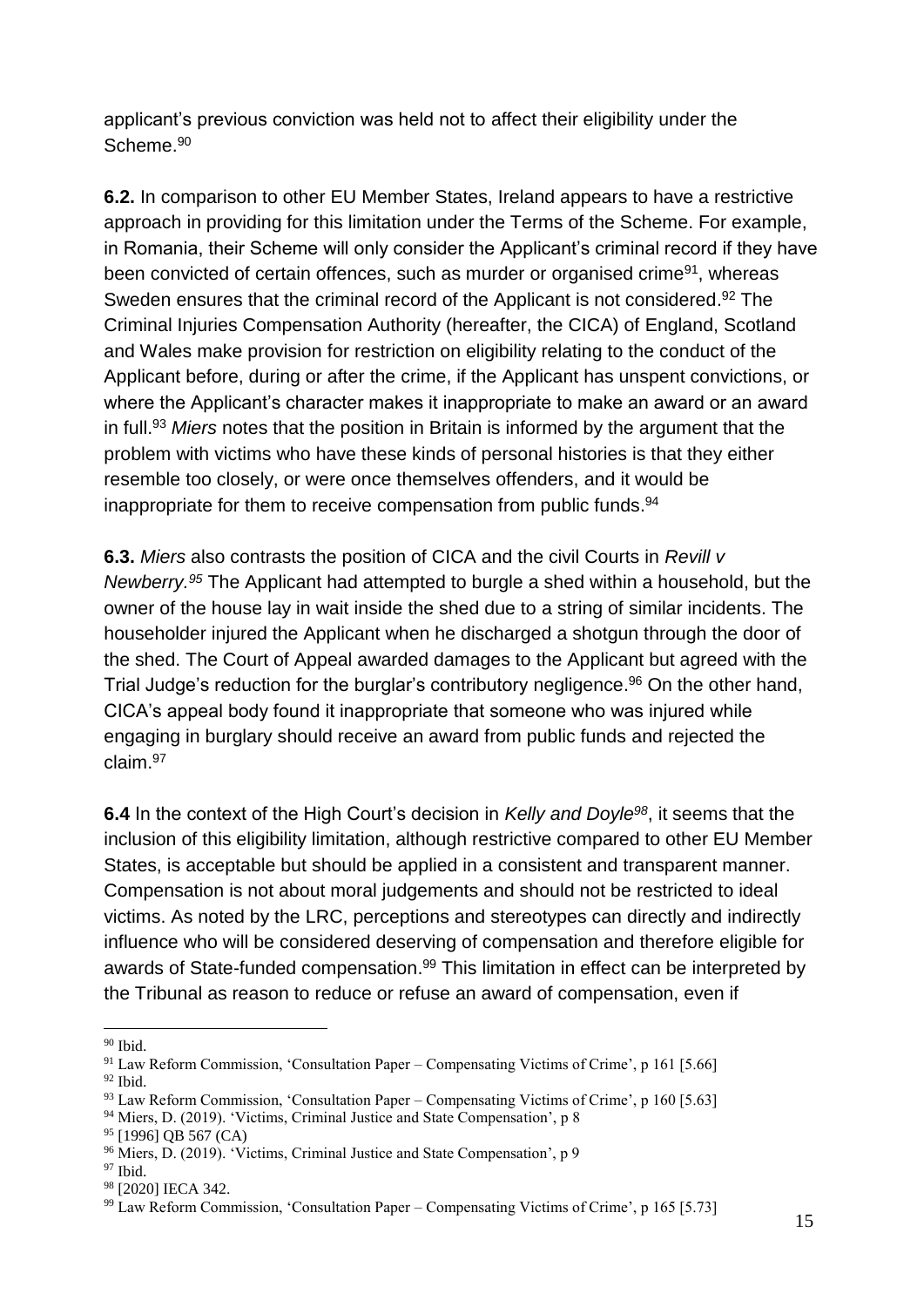unrelated to the criminal act that inflicted their injuries and regardless of the extent of the injuries inflicted. <sup>100</sup> The Court in *Kelly and Doyle<sup>101</sup>* recognised that issues surrounding proportionality, non-discrimination and fair and consistent treatment of Applicants may arise in applying this limitation. <sup>102</sup> Previous decisions of the Tribunal applying this limitation on eligibility, alongside a written set of guidelines that the Tribunal uses for same, should be published. These guidelines should be applied consistently, and not in an arbitrary way. It may also be helpful to adopt a measure like in Romania, whereby only certain serious convictions are considered in administering compensation.

**6.5. Recommendation:** The Tribunal should publish an established set of guidelines that influence their discretion in refusing or restricting compensation based on the Applicant's conduct, character or way of life, and past decisions on this limitation.

**6.6.** Currently, awards made under the Scheme are paid in one lump sum. The Tribunal retains the discretion to make interim payments where a final award must be postponed until a final medical assessment of the victim's injuries is made; however these interim awards are made infrequently.<sup>103</sup> It is recommended that Periodic Payment Orders (hereafter 'PPOs'), that are a product of civil litigation, be utilised in this context. Under the provisions of Part IV B of the Civil Liability Act 1961<sup>104</sup>, PPOs are to be utilised where the nature of the injury is ongoing and may require indefinite future care, and as such cannot be properly compensated in one lump sum. As noted by the LRC, all future healthcare and rehabilitation costs of the victim may not truly be foreseeable at the time of award of compensation.<sup>105</sup> The implementation of PPOs may also assist in reducing delay within the Scheme. As already mentioned, the Scheme has limited resources. The introduction of PPOs may assist in alleviating the challenge of delay associated with the finite nature of the annual budget for the Scheme. Instead of a single lump sum significantly impacting the finite budget, a smaller sum that is both predictable and clear, may be deducted.

**6.7. Recommendation:** The introduction of PPOs is recommended in order to reduce delay both for applicants on the outskirts of PPOs subject to the finite nature of the budget, and for applicants whose medical expenses may not be ascertainable in one single lump-sum.

**6.8.** As noted by the LRC, there are currently no caps on awards or a maximum amount payable to an Applicant under the scheme. <sup>106</sup> The exception to this is where

<sup>100</sup> Ibid., p 166 [5.76]

<sup>101</sup> [2020] IECA 342.

<sup>102</sup> Law Reform Commission, 'Consultation Paper – Compensating Victims of Crime', p 158 [5.59]

<sup>103</sup> Ibid., p 120 [4.56].

<sup>&</sup>lt;sup>104</sup> As amended by the Civil Liability (Amendment) Act 2017, Part II.

<sup>105</sup> Law Reform Commission, 'Consultation Paper – Compensating Victims of Crime', p 120 [4.59]

<sup>&</sup>lt;sup>106</sup> Ibid., p 126 [4.73]. The minimum threshold as it stands is  $\epsilon$ 500.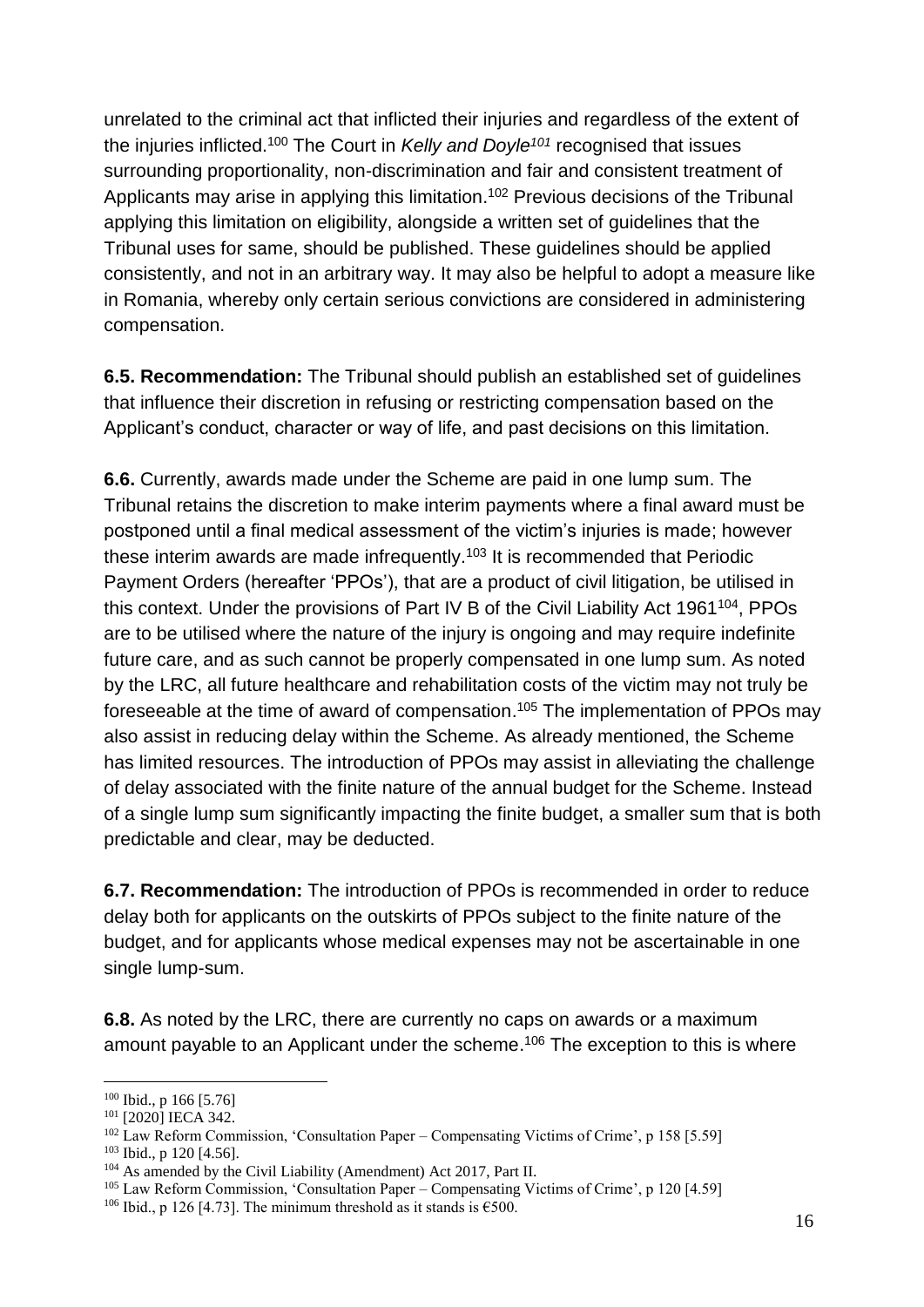general damages are awarded for fatal injuries, whereby a €35,000 cap applies. The CJEU in *BV<sup>107</sup>* stated that capped schemes are permissible under the Compensation scheme, but should first, be capable of variation in accordance with the specifics of each individual case and second, be sufficiently clear and precise. As highlighted by the LRC, capping within a victim's compensation scheme is common $^{108}$ , and depends on the economic resources of the State. It is submitted that the adoption of compensation capping within the Scheme could potentially ensure consistency within the Scheme and could work to alleviate the burden of the cash-limited grant scheme. The nature of this scheme is such that once the allocation has been used up, an applicant who is now outside of this must wait until the next allocation to receive their compensation. There will be certainty in the amount of money that will be allocated per applicant, and it therefore follows certainty in the amount of compensation that is definitively going to be awarded to any applicant under the Scheme.

**6.9.** Any system of capping within the Scheme should be maintained with a level of flexibility, as was identified in *BV*, in accordance with Ireland's obligations under the Compensation Directive. Whereas, as previously outlined, there is predictability in the maximum amount of compensation to be awarded where a capping scheme operates, but there is unpredictability in how many applications are made to the Scheme per year and the injuries that they are seeking compensation for. It is reasonable to say that those seeking compensation for more serious injuries, for example sexual crimes and serious assaults or fatalities should be prioritised in order to accommodate for the higher costs of expenses that these Applicants may face. In circumstances where the Tribunal must utilise their discretion in varying the cap on awards made in special circumstances, this may reduce the benefit of consistency and predictability, where the use of such discretion is frequent. In this respect, it would be useful in determining the statutory footing for the Scheme to assess circumstances where the cap would be varied.

**6.10. Recommendation:** It is recommended that a system of capping be introduced in line with placing the Scheme on statutory footing, but the Tribunal should maintain the discretion to vary a cap in accordance with an enumerated list of extenuating circumstances, as prescribed by the Oireachtas.

**6.11.** In tandem with the introduction of a system of capping, the introduction of a tariff compensation system which uses fixed amounts of compensation for an enumerated list of injuries may go towards increasing consistency, and accessibility for applicants of the Scheme. In addition to finding that a system of capping is permissible under the Compensation Directive, the Court in *BV* afforded the same compatibility to a system of tariffs. It is submitted that the LRC's recommendation to introduce a 'partial tariff' to

<sup>107</sup> Case C-129/19 Presidenza del Consiglio dei Ministri v BV EU:C:2020:566.

<sup>108</sup> Law Reform Commission, 'Consultation Paper – Compensating Victims of Crime', p 127 [4.75-4.77].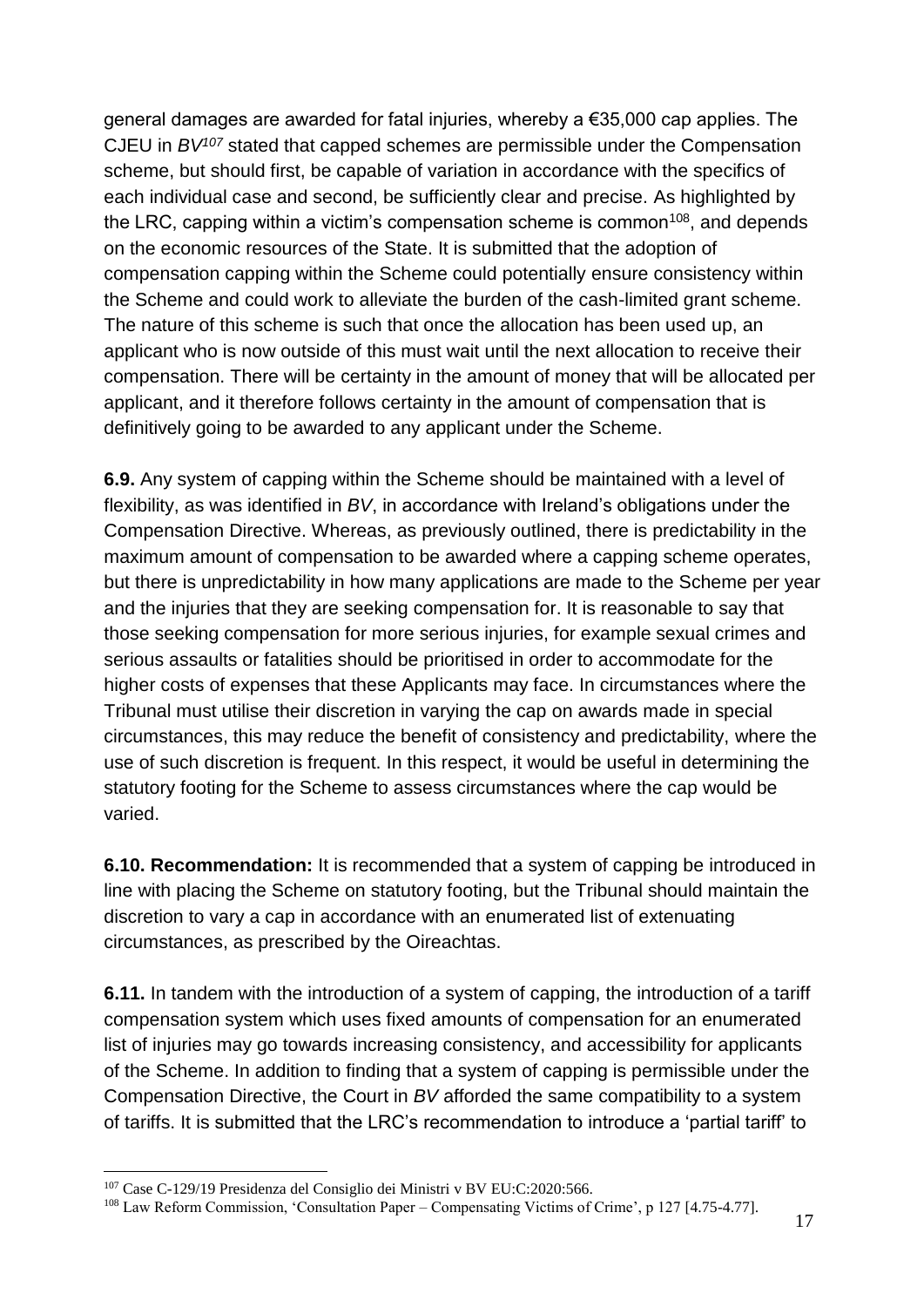assist in controlling the costs of the Scheme<sup>109</sup> is an efficient, logical method of ensuring consistency and transparency in how compensation under the Scheme is awarded. A partial tariff, rather than a Scheme that is solely administered through tariff, would afford more flexibility to the Tribunal in awarding compensation. The LRC points out that a tariff system with a set monetary amount of compensation may have the unintended consequence of trivialising or minimising the extent of the victim's injury and suffering by quantifying it through a fixed amount.<sup>110</sup> A partial tariff would be applicable only in the context of specific sets of damages, for example general damages for both fatal and non-fatal injuries, with the Tribunal continuing to assess special damages individually.<sup>111</sup> It seems sensible to adopt this approach, offering the flexibility to both assess damages in a consistent and enumerated way, while also affording the Tribunal discretion to ascertain special damages in accordance with the individual circumstances of each applicant's case. A tariff system may also operate to reduce delay within the Scheme, providing a consistent amount of compensation that may be paid per injury. Working in tandem with capping, this may alleviate further the burden imposed by the cash-limited grant scheme. It is again difficult to assess however how many applicants will be applying per year, and what exactly their injuries may be.

**6.12 Recommendation:** It is recommended that the introduction of a system of tariffs, and a maximum cap on the award of compensation per applicant will alleviate the impact of the cash-limited grant scheme and will provide a transparent and consistent scheme of compensation.

**6.13. Recommendation:** It is also recommended that the Tribunal is given discretion in varying the application of the tariff system in examining each individual case, but that this does not go so far as to outweigh the benefits of consistency.

**6.14. Recommendation:** The Oireachtas and the Government should enumerate a non-exhaustive list of circumstances where flexibility should be exercised.

**6.15.** In assessing the resources that the Tribunal has to award damages, it is worth considering where exactly the funds awarded should come from. The LRC has proposed that additional funding for the Scheme could potentially be funded from court fines, or a general system of compensation directly from the offender, similar to S. 6 Orders under the Criminal Justice Act 1993. 112

**6.16.** The Criminal Justice (Community Sanctions) Bill 2014, if enacted, would replace the Court Poor Box system with a statutory Reparation Fund, the aim of which would

<sup>109</sup> Ibid., p 134 [4.93]

<sup>110</sup> Law Reform Commission, 'Consultation Paper – Compensating Victims of Crime', p 134 [4.92]

<sup>111</sup> Ibid., p 134 [4.93]

<sup>112</sup> Law Reform Commission, 'Consultation Paper – Compensating Victims of Crime', p 78 [3.67].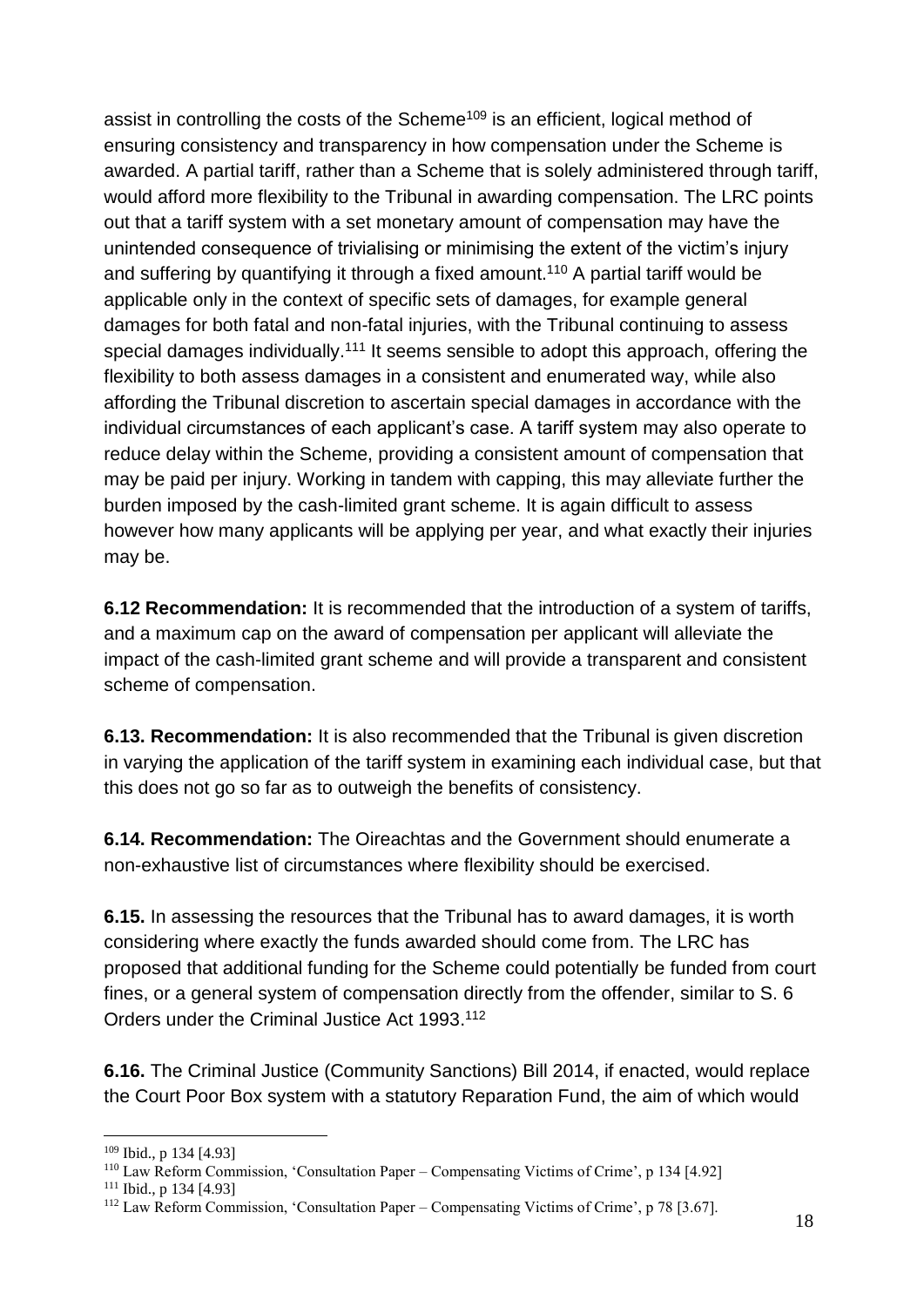be to fund services for the support of victims of crime and specifically the criminal injuries compensation scheme.<sup>113</sup> It is submitted that this would be a useful source of additional funding to the scheme, considering the finite allocation of budget through the cash-limited grant scheme. Using funds from the Reparation Fund should solely operate as separate, and additional funding to the Scheme, rather than the sole source of funding to the Scheme. Utilising funds from the Reparation Fund under the guidance of a statutory scheme in this manner is also symbolic of reparation from offenders, immediately to victims.

**6.17. Recommendation:** It is recommended that funds from the Court Poor Box, which may be reconfigured as a statutory Reparation Fund, are used as a source of additional funding for the Scheme, with the aim of reparation by offenders towards victims.

#### **7. Legal Aspects of Proceedings under the Scheme**

**7.1.** Although the Scheme was set up on a non-statutory basis to act as an informal, flexible State body to compensate victims, it is submitted that the Tribunal's proceedings are legalistic, and not at all informal. For example, the appeals process as discussed involves an oral hearing, where the applicant is permitted to call, examine and cross-examine witnesses. The Tribunal is permitted to do same. The applicant is entitled to be accompanied by a legal advisor, but the Tribunal will not award legal costs.<sup>114</sup> The applicant must establish their case<sup>115</sup>, and the civil standard of proof applied by the Tribunal in determining the claim is on the balance of probabilities.<sup>116</sup> Recently in *Kelly and Doyle<sup>117</sup>*, the Court of Appeal considered whether there is a procedural right to have legal aid to make a compensation claim or to have an award of legal costs made at the end of the process. The Court found that the absence of legal aid or reimbursement of costs was not in breach of the principle of proportionality under *Heaney v Ireland<sup>118</sup>*, having regards to the financial viability of the Scheme.

**7.2.** It is submitted that the LRC is correct in stating that the Tribunal must operate on either an informal, non-legalistic basis or a quasi-judicial body.<sup>119</sup> The lack of clarity on whether the scheme is based on formal legal processes, or an accessible and informal system, is a barrier to application for victims. Should a victim choose to initiate the internal appeals procedure, they may choose to seek legal assistance. This seems

 $\overline{a}$ <sup>113</sup> Ibid., p 78 [3.67].

<sup>114</sup> Department of Justice, (20 April 2021). 'Scheme of Compensation for Personal Injuries Criminally Inflicted' [online], para 25.

<sup>115</sup> Ibid., para 26

<sup>116</sup> Department of Justice, (20 April 2021). 'Scheme of Compensation for Personal Injuries Criminally Inflicted', para 30

 $117$  [2020] IECA 342.

<sup>118</sup> [1994] 3 IR 593.

<sup>119</sup> Law Reform Commission, 'Consultation Paper – Compensating Victims of Crime', p 186 [6.39].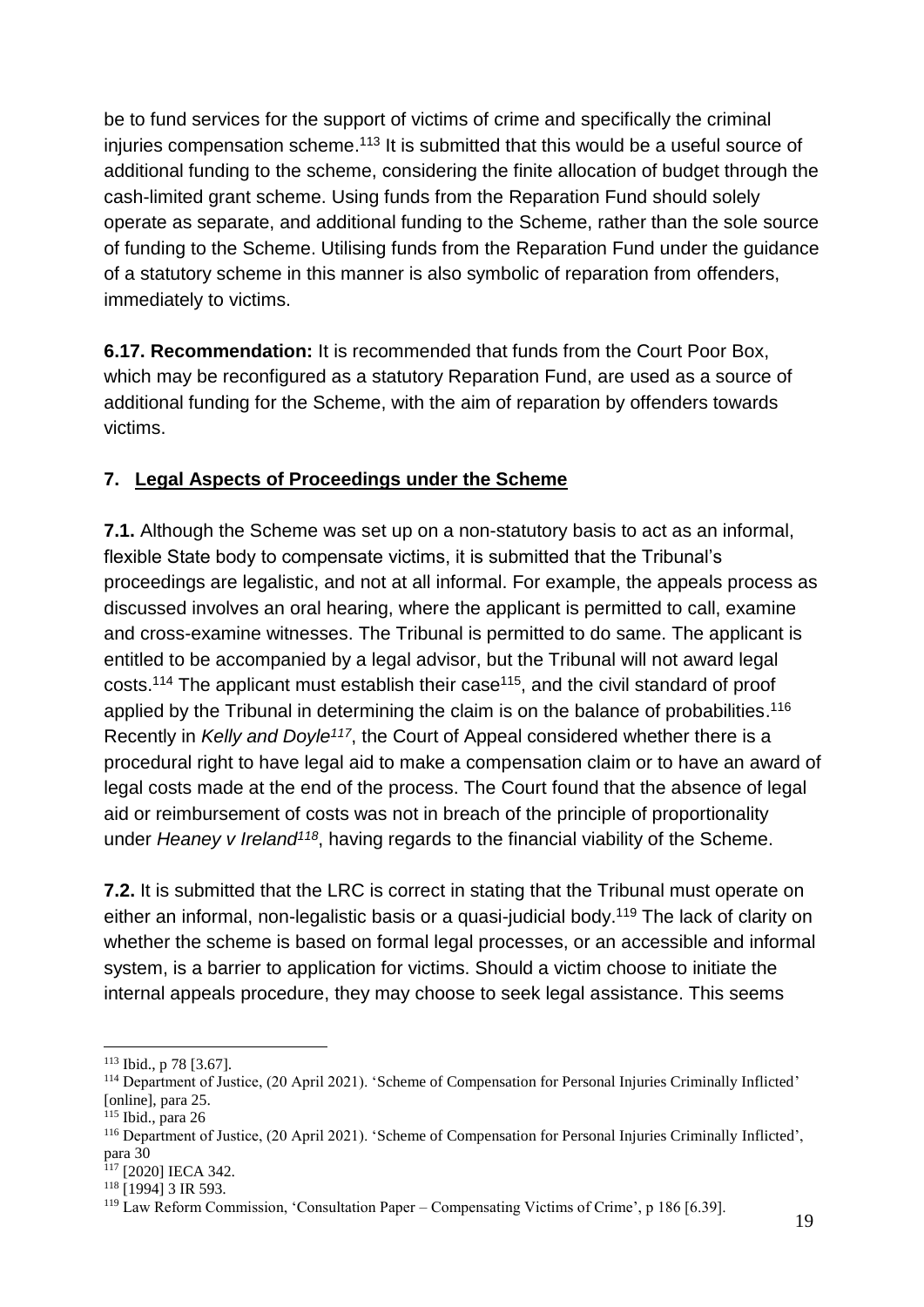reasonable considering that they have a choice to call, examine and cross-examine witnesses.

**7.3.** The LRC has stated that the blanket exclusion of legal aid and costs does not consider the individual circumstances of each applicant and may also breach Article 47 of the EU Charter of Fundamental Rights (the right to an effective remedy and to a fair trial) and Article 6 of the European Convention of Human Rights (the right to a fair trial). Also, Recital 39 of the Victims' Directive also provides expressly for the provision of legal advice and advocacy for victims of crime.

**7.4.** On the other hand, the question of whether simplifying the process could reduce the need for legal professionals at all is worth examination. Simplifying the Scheme through, for example, the digitisation of the application process, a co-ordinated approach to sharing of documentation within agencies of the Criminal Justice System, and the introduction of victim advocates may increase victim confidence in the ability to engage in the application process without the assistance of a legal professional. *Healy* identified a co-ordinated, holistic and multi-disciplinary approach as an important process at the reporting, investigation and prosecution stages of the criminal justice process<sup>120</sup>, using the co-ordinated legal and medical Sexual Assault Response Team model as an example of enhancing victims' help-seeking experiences, case outcomes and criminal justice response to sexual violence. <sup>121</sup> It is difficult however to reconcile the simplification of the process with the quasi-legalistic nature of the Appeals process under the Act.

**7.5.** To prevent the risk of secondary victimisation, victims should not be placed under the unnecessary individual burden of establishing their case without recourse to adequate access to legal professionals. It is submitted that adequate access in this regard involves compensating victims for legal costs. This would be preferable to the final award of legal costs on the final decision of the Tribunal. As the Scheme currently stands, generally compensation is awarded in one lump-sum on the final decision of the Tribunal. The implication of this is that victims bear the costs of litigating to get compensation for their injuries in the interim and are reimbursed at the conclusion of their application. Adding the cost of hiring legal assistance until the conclusion of the case would impose an even heavier burden on those applicants seeking an oral hearing on appeal.

**7.6. Recommendation:** It is recommended that legal aid should be available to assist victims as their application moves through the Scheme, should they choose to avail of legal assistance. Such availability is preferable to the award of legal costs on the final

 $\overline{a}$  $120$  Healy, D. (2019), 'Exploring Victims' Interactions with the Criminal Justice System', p 94 <sup>121</sup> Ibid.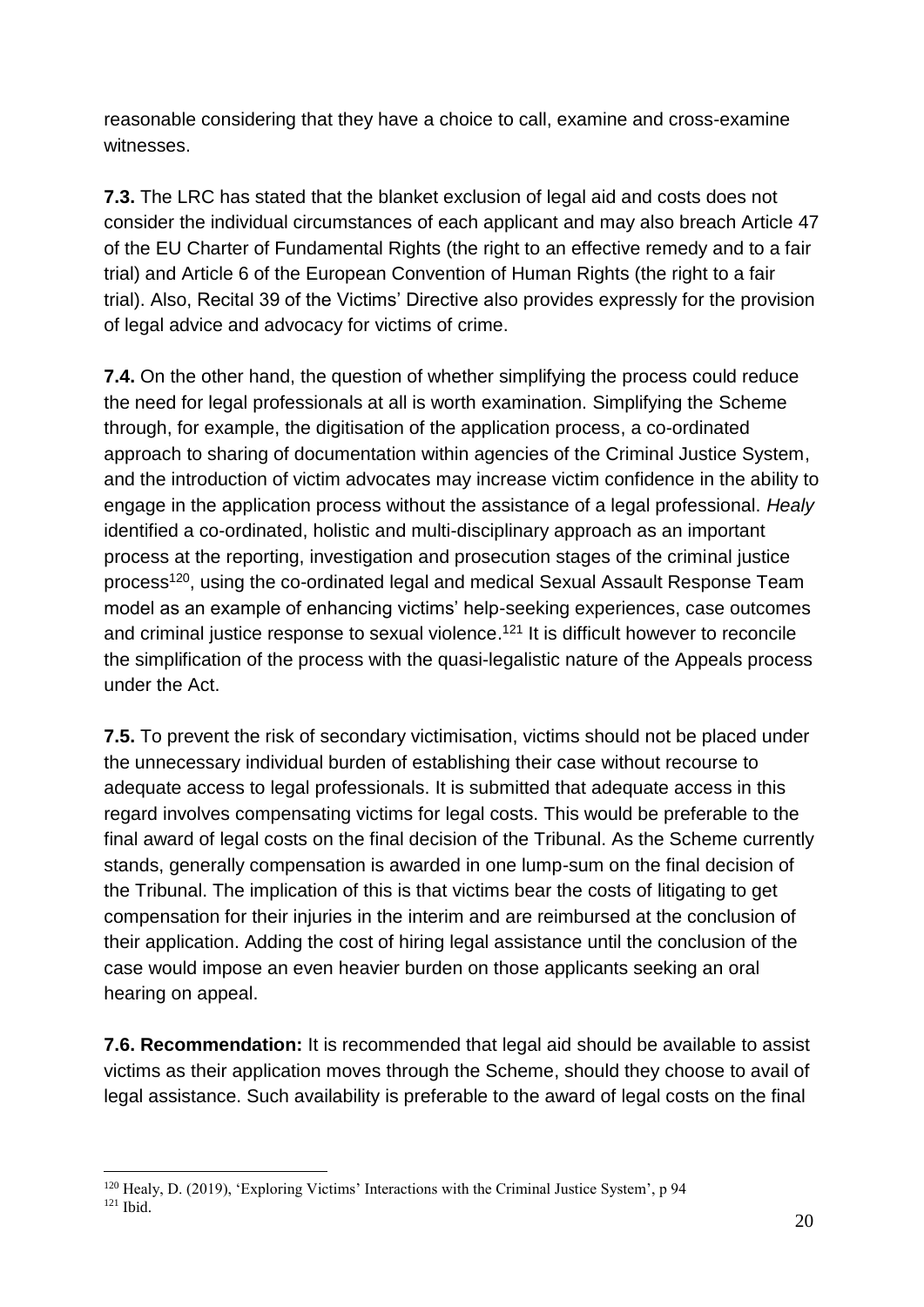decision of the Tribunal and it would relieve the already heavy financial burden on victims in the interim, before the final award of compensation.

#### **8. Recommendations**

**8.1.** It is recommended that the Scheme is placed on a legislative footing.

**8.2.** Guiding principles for the Scheme should be based on the principle of procedural justice and should be sensitive to the risk of secondary victimisation.

**8.3.** It is recommended that administration of the Scheme should not remain under the remit of the Department of Justice.

**8.2.** It is recommended that either a specialist body be introduced to administer the Scheme or alternatively the Scheme should be placed under the remit of PIAB.

**8.3.** It is recommended that the current three-month time limit is extended to two years for all Applicants.

**8.3.** It is recommended that the award of general damages be extended to all claims but subject to a system of capping or through the introduction of a tariff system.

**8.4.** It is recommended that the Tribunal publish an established set of guidelines that influence their discretion in refusing or restricting compensation based on the Applicant's conduct, character or way of life, and past decisions on this limitation.

**8.4.** It is recommended that provision be made for the introduction of Periodic Payment Orders in the Scheme.

**8.5.** It is recommended that a system of capping be introduced while retaining discretion for the Tribunal to vary a cap in extenuating circumstances.

**8.6.** It is recommended that a system of tariffs is introduced.

**8.7.** It also recommended that the Tribunal is given discretion in varying the application of the tariff system in examining each individual case.

**8.8.** The Oireachtas and the Government should enumerate a non-exhaustive list of circumstances where flexibility should be exercised.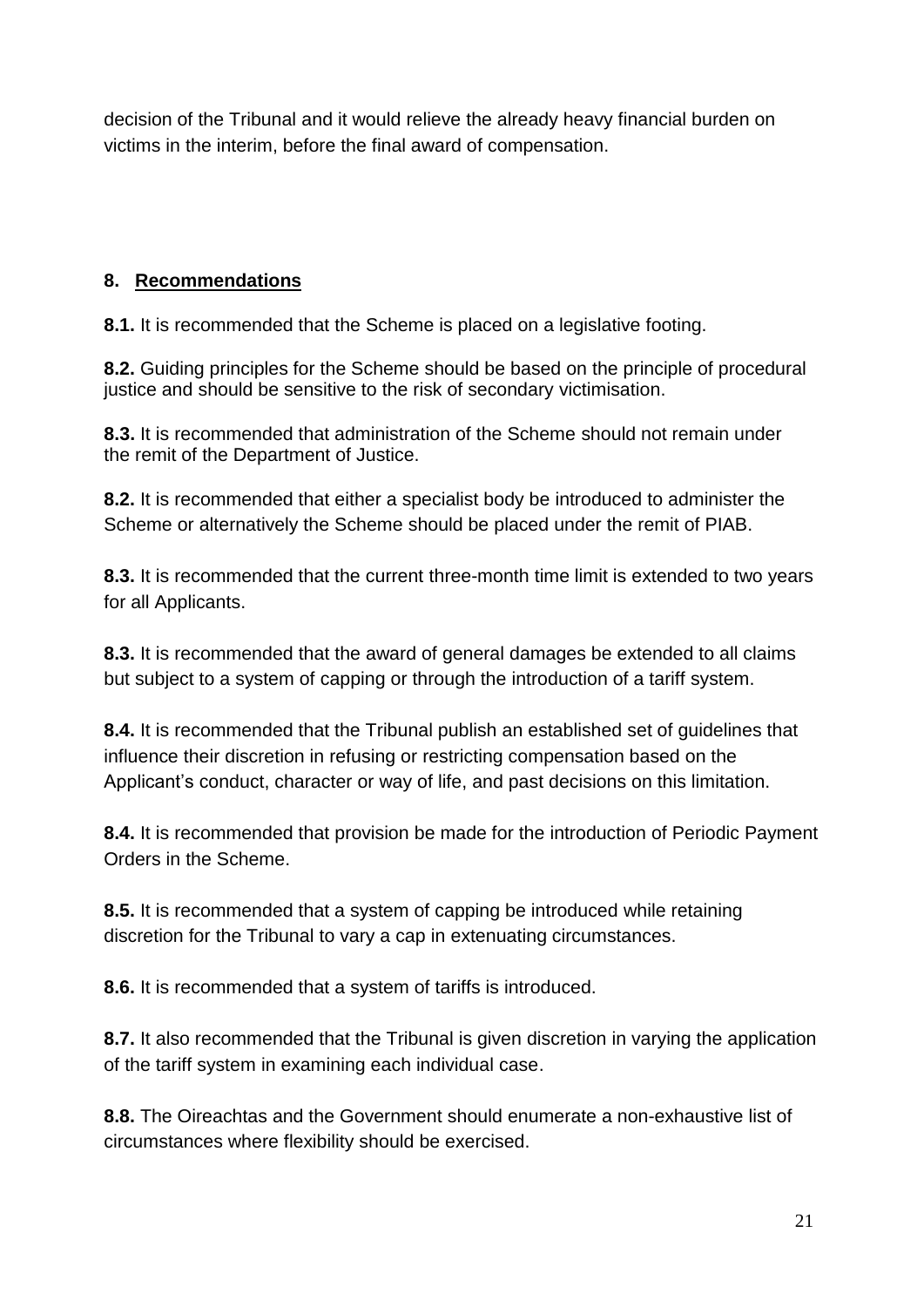**8.9.** It is recommended that funds from the Court Poor Box be used as a source of additional funding for the Scheme.

**8.10.** It is recommended that legal aid is made available to those applying for compensation under the Scheme who choose to seek legal assistance.

#### **9. Bibliography**

#### **Legislation**

#### **Ireland**

Civil Liability (Amendment) Act 2017, Part II.

Criminal Justice (Victims of Crime) Act 2017.

Criminal Justice Act 1993.

### **EU**

Directive 2004/80/EC (Compensation Directive).

Directive 2012/29/EU (Victims' Directive).

### **Case Law**

#### **Ireland**

AD v Ireland [1992] 1 IR 369

Byrne v Criminal Injuries Tribunal [2017] IEHC 28

Kelly and Doyle v Criminal Injuries Tribunal [2020] IECA 342

### **EU**

Case 427/07 Commission v Ireland [2009] ECLI:EU:C:2009:457.

Case C-129/19 Presidenza del Consiglio dei Ministri v BV EU:C:2020:566.

## **Books and Texts**

Council of Europe, Committee of Ministers (14 June 2006). Rec(2006)8 of the Committee of Ministers to member states on assistance to crime victims [online]. Available from<https://rm.coe.int/16805afa5c> (accessed 3 April 2022).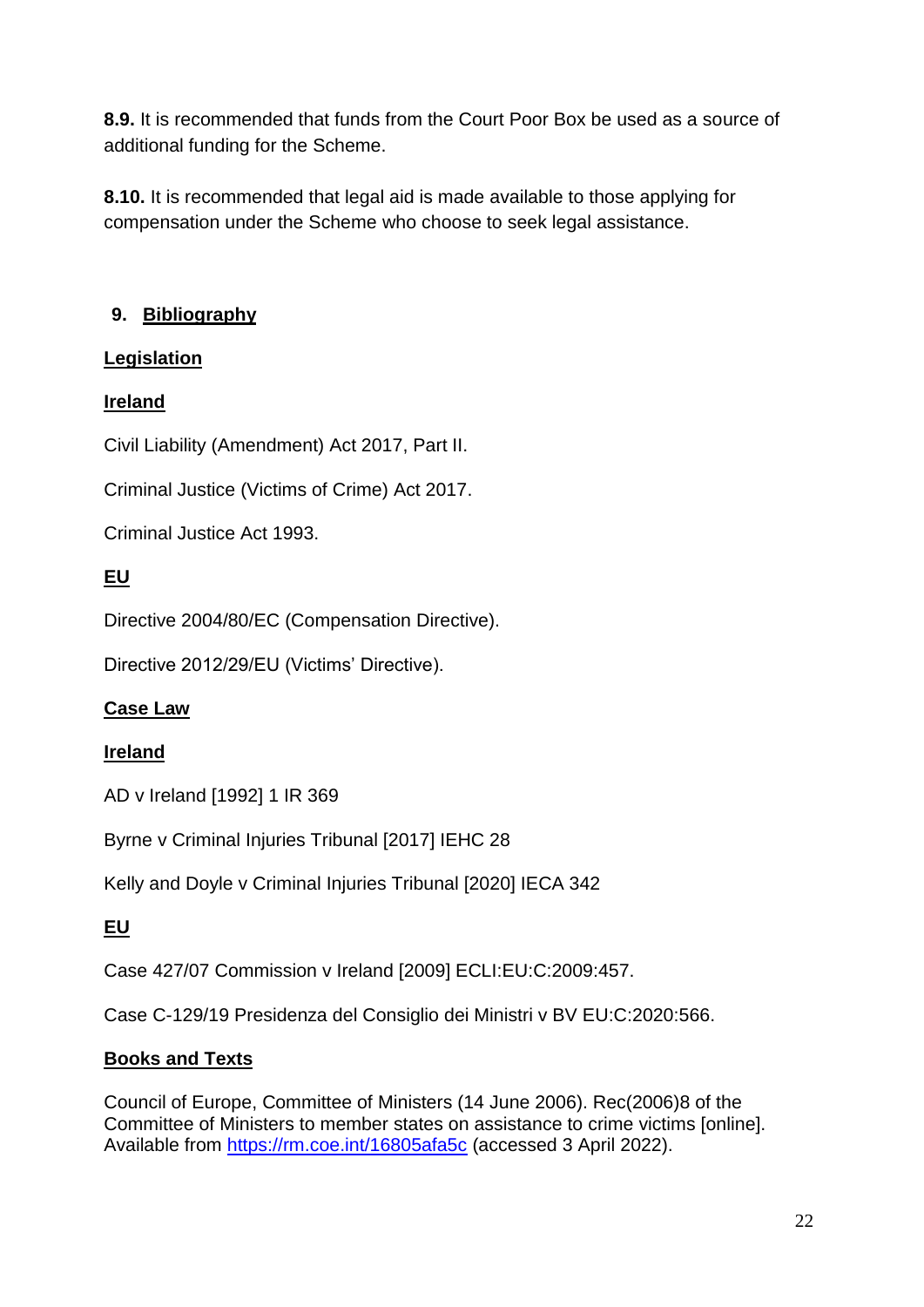Department of Justice, (20 April 2021). 'Scheme of Compensation for Personal Injuries Criminally Inflicted' [online], para 25. Available from https://www.justice.ie/en/JELR/Scheme\_of\_Compensation\_for\_Personal\_Injuries\_Cri minally\_Inflicted\_effective\_from\_20\_April\_2021.pdf/Files/Scheme\_of\_Compensation\_ for\_Personal\_Injuries\_Criminally\_Inflicted\_effective\_from\_20\_April\_2021.pdf (accessed 4 April 2022).

Department of Justice. (20 April 2021). 'Minister McEntee announces reforms to the Criminal Injuries Compensation Scheme' [online]. Available from <https://www.justice.ie/en/JELR/Pages/PR21000092> (accessed 3 April 2022). European Commission, (2020). 'EU Victims' Rights Strategy' [online], para 5: Strengthening Cooperation And Coordination Among All Relevant Actors. Available from

[https://ec.europa.eu/info/sites/default/files/research\\_and\\_innovation/knowledge\\_public](https://ec.europa.eu/info/sites/default/files/research_and_innovation/knowledge_publications_tools_and_data/documents/0_victimscrimes_factsheet_v4_web.pdf) [ations\\_tools\\_and\\_data/documents/0\\_victimscrimes\\_factsheet\\_v4\\_web.pdf](https://ec.europa.eu/info/sites/default/files/research_and_innovation/knowledge_publications_tools_and_data/documents/0_victimscrimes_factsheet_v4_web.pdf) (accessed 4 April 2022)

Government of Ireland, (2020). 'Victims Charter' Available at: https://www.victimscharter.ie/wp-content/uploads/2020/04/Victims-Charter-22042020.pdf (accessed April 18 2020)

Hogan, V. (2006) 'A Cost-Benefit Analsysis of the Personal Injuries Assessment Board', PIAB [online], p 2 para 5, Available from https://www.piab.ie/eng/newspublications/Corporate-publications/Cost-Benefit-Analysis-2006.pdf (accessed April 18 2022).

Ilan, D. (2009). 'Four Years of the Personal Injuries Board: Assessing Its Impact'. Compensation Culture Project Working Paper No. 2 [online], p 3 para 1: Introduction, Available from: https://www.ucd.ie/roads/roads\_documents/compcultwp%20no2.pdf (accessed April 18 2022).

J. Milquet, (2019). 'Strengthening Victims' Rights: From Compensation to Reparation' for a new EU Victims' rights strategy 2020-2025' [online], pp 54. Available from [https://ec.europa.eu/info/sites/default/files/strengthening\\_victims\\_rights\\_](https://ec.europa.eu/info/sites/default/files/strengthening_victims_rights_-_from_compensation_to_reparation_rev.pdf) from compensation to reparation rev.pdf

Kunst, M., Winkel, F.W., Bogaerts, S. (2010). 'Prevalence and Predictors of Posttraumatic Stress Disorder Amongst Victims of Violence Applying for State Compensation'. *Journal of Interpersonal Violence*, 25 (9), pp 1632, para 2

Law Reform Commission, (2022). 'Consultation Paper – Compensating Victims of Crime' CP, 67-2022, Available from: [https://www.lawreform.ie/\\_fileupload/consultation%20papers/Compensating%20Victim](https://www.lawreform.ie/_fileupload/consultation%20papers/Compensating%20Victims%20of%20Crime%20LRC%20CP%2067-2022%20b.pdf) [s%20of%20Crime%20LRC%20CP%2067-2022%20b.pdf](https://www.lawreform.ie/_fileupload/consultation%20papers/Compensating%20Victims%20of%20Crime%20LRC%20CP%2067-2022%20b.pdf) (accessed 3 April 2022).

McGrath, A. (2009). 'In Whose Service? The Use and Abuse of Victims' Rights in Ireland'. *Judicial Studies Institute Journal*, 2009 (1) at 78.

Miers, D. (2014). 'Offender and state compensation for victims of crime: Two decades of development and change'. *International Review of Victimology 2014* [online], 20 (1), pp 147, para 3. Available from: